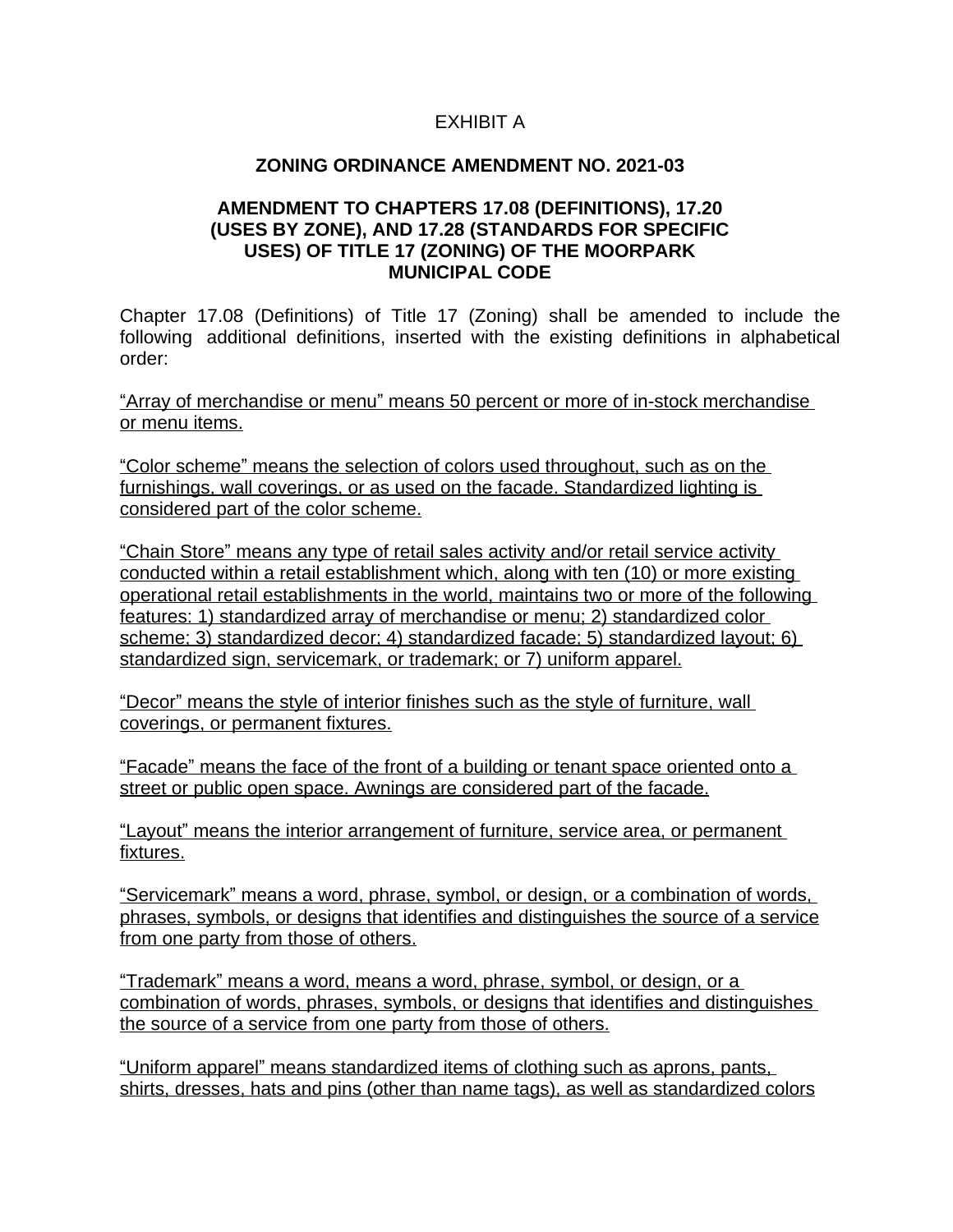of clothing.

"Retail establishment" means a commercial establishment that provides goods and/or services directly or indirectly to the consumer such as general retail, eating and drinking places, beauty, personal services, professional office, amusement, health, fitness and galleries.

### **17.20.060**

## **PERMITTED USES IN COMMERCIAL AND INDUSTRIAL ZONES**

[Blank] = Not permitted AP = Administrative Permit CUP = Conditional Use Permit NZC = No Zoning Clearance required TUP = Temporary Use Permit ZC = Permitted by Zoning Clearance

Tables 17.20.060, Section A of the Municipal Code shall be amended as shown below wherein underline indicates added text:

| <b>Zones</b>                                                | $C-O$ | $C-1$      | <b>CPD</b> | $C-$<br>OT <sup>1</sup> | $M-1$      | $M-2$      |  |
|-------------------------------------------------------------|-------|------------|------------|-------------------------|------------|------------|--|
|                                                             |       |            | $C-2$      |                         |            |            |  |
| A. Retail and Service Uses                                  |       |            |            |                         |            |            |  |
| 1. Adult businesses when in compliance with                 |       |            |            |                         | <b>ZC</b>  | <b>ZC</b>  |  |
| Sections 17.24.040(N), 17.78.050 and Chapter 5.18           |       |            |            |                         |            |            |  |
| 2. Alcoholic beverage sales for off-site consumption        |       |            |            |                         |            |            |  |
| when in conjunction with another city-approved retail or    |       |            |            |                         |            |            |  |
| service use other than automobile service station or        |       |            |            |                         |            |            |  |
| liquor store                                                |       |            |            |                         |            |            |  |
| a. Beer and/or wine (*if within one hundred [100] feet of a |       |            |            |                         |            |            |  |
| residentially zoned property a conditional use permit is    |       | <b>CUP</b> | $AP*$      | $AP*$                   | $AP*$      | $AP*$      |  |
| required)                                                   |       |            |            |                         |            |            |  |
| b. Beer, wine and other alcoholic beverages                 |       | <b>CUP</b> | <b>CUP</b> | <b>CUP</b>              | <b>CUP</b> | CUP        |  |
| 3. Automobile/light truck/motorcycle                        |       |            |            |                         |            |            |  |
| a. Brakes, oil changes, tires and shock sales and           |       |            |            |                         |            |            |  |
| installation, tune-ups and other light service and repair   |       |            |            |                         |            |            |  |
| (with or without hydraulic lifts) (*if within one hundred   |       | <b>CUP</b> | AP*        |                         | AP*        | AP*        |  |
| [100] feet of a residentially zoned property a conditional  |       |            |            |                         |            |            |  |
| use permit is required)                                     |       |            |            |                         |            |            |  |
| b. Car washes, self-service or automatic with or without    |       |            | <b>CUP</b> |                         |            | <b>CUP</b> |  |
| automotive services stations                                |       |            |            |                         |            |            |  |
| c. Engine rebuilding, transmission repair, steam cleaning,  |       |            |            |                         | <b>CUP</b> | <b>CUP</b> |  |
| auto body, painting                                         |       |            |            |                         |            |            |  |
| d. Parts and supplies                                       |       | <b>ZC</b>  | <b>ZC</b>  |                         | <b>ZC</b>  | <b>ZC</b>  |  |
| e. Rental                                                   |       |            | AP         |                         | AP         | AP         |  |
| f. Sales, with or without service and parts                 |       |            | <b>CUP</b> |                         | <b>CUP</b> | <b>CUP</b> |  |
| g. Service stations with or without mini-marts and with or  |       |            | <b>CUP</b> |                         |            | <b>CUP</b> |  |
| without beer and wine sales for off-site consumption        |       |            |            |                         |            |            |  |
| 4. Body piercing and/or tattoo                              |       |            | <b>CUP</b> |                         |            |            |  |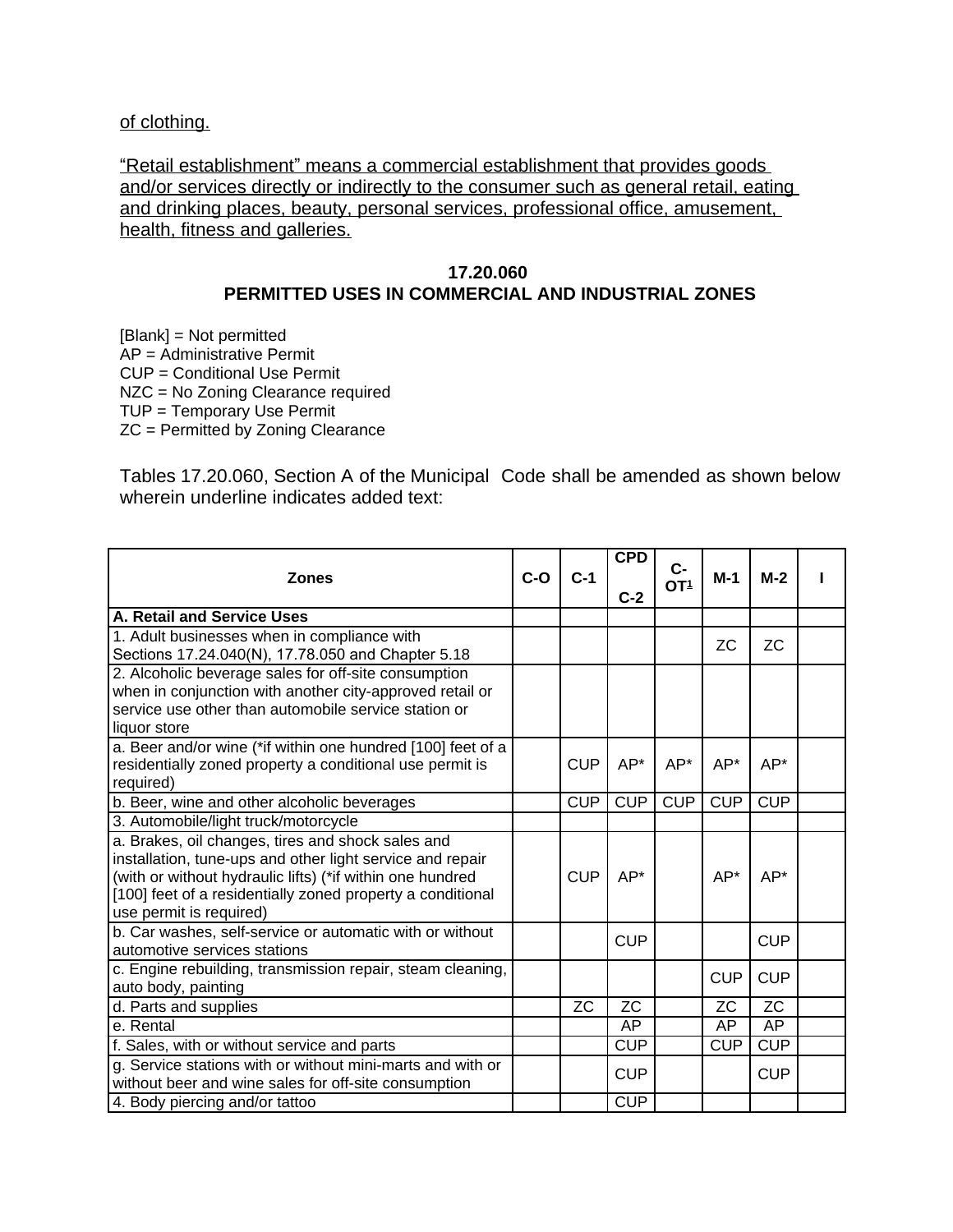|                                                                                                                                                                                                                                                                                                                                                                                                                                                                                    |            |            | <b>CPD</b> |                          |            |            |  |
|------------------------------------------------------------------------------------------------------------------------------------------------------------------------------------------------------------------------------------------------------------------------------------------------------------------------------------------------------------------------------------------------------------------------------------------------------------------------------------|------------|------------|------------|--------------------------|------------|------------|--|
| <b>Zones</b>                                                                                                                                                                                                                                                                                                                                                                                                                                                                       | $C-O$      | $C-1$      | $C-2$      | $C -$<br>OT <sup>1</sup> | M-1        | $M-2$      |  |
| 5. Building supplies (*if within one hundred [100] feet of a<br>residentially zoned property a conditional use permit is<br>required)                                                                                                                                                                                                                                                                                                                                              |            |            | AP*        | <b>CUP</b>               |            | <b>CUP</b> |  |
| 6. Hay and feed sales                                                                                                                                                                                                                                                                                                                                                                                                                                                              |            |            |            | <b>CUP</b>               |            | CUP        |  |
| 7. Hotels, motels and bed and breakfast inns when in                                                                                                                                                                                                                                                                                                                                                                                                                               |            |            |            |                          |            |            |  |
| compliance with Chapter 5.44                                                                                                                                                                                                                                                                                                                                                                                                                                                       | <b>CUP</b> | <b>CUP</b> | <b>CUP</b> | <b>CUP</b>               |            |            |  |
| 8. Kennels and catteries                                                                                                                                                                                                                                                                                                                                                                                                                                                           |            |            |            |                          | <b>CUP</b> | CUP        |  |
| 9. Liquor stores (when located no closer than one<br>thousand [1,000] feet of any other liquor store or public<br>or private school)                                                                                                                                                                                                                                                                                                                                               |            | <b>CUP</b> | <b>CUP</b> | <b>CUP</b>               |            |            |  |
| 10. Commercial cannabis activity                                                                                                                                                                                                                                                                                                                                                                                                                                                   |            |            |            |                          |            |            |  |
| 11. Nurseries (retail) with or without container grown<br>plants when all equipment and supplies kept in an<br>enclosed area                                                                                                                                                                                                                                                                                                                                                       |            |            | AP         |                          |            |            |  |
| 12. Nurseries (wholesale and/or retail) with or without                                                                                                                                                                                                                                                                                                                                                                                                                            |            |            |            |                          |            |            |  |
| container grown plants when all equipment and supplies<br>kept in an enclosed area                                                                                                                                                                                                                                                                                                                                                                                                 |            |            |            |                          |            | AP         |  |
| 13. Pawnshops when in compliance with Chapter 5.32                                                                                                                                                                                                                                                                                                                                                                                                                                 |            |            | AP         |                          |            |            |  |
| 14. Pest control services (*if within 100 feet of a                                                                                                                                                                                                                                                                                                                                                                                                                                |            |            |            |                          |            |            |  |
| residentially zoned property a conditional use permit is<br>required)                                                                                                                                                                                                                                                                                                                                                                                                              |            |            |            |                          | $AP*$      | AP*        |  |
| 15. Private post offices, parcel services, copy centers                                                                                                                                                                                                                                                                                                                                                                                                                            | <b>ZC</b>  | <b>ZC</b>  | <b>ZC</b>  | <b>ZC</b>                |            |            |  |
| 16. Psychics, fortunetelling, and spiritual advisors when                                                                                                                                                                                                                                                                                                                                                                                                                          |            |            |            |                          |            |            |  |
| in compliance with Title 5 of the Moorpark Municipal<br>Code (*if within 100 feet of a residentially zoned property                                                                                                                                                                                                                                                                                                                                                                | <b>CUP</b> | <b>CUP</b> | AP*        |                          |            |            |  |
| a conditional use permit is required)                                                                                                                                                                                                                                                                                                                                                                                                                                              |            |            |            |                          |            |            |  |
| 17. Recreational vehicle storage yards when not located                                                                                                                                                                                                                                                                                                                                                                                                                            |            |            |            |                          |            |            |  |
| on parcels adjacent to arterial roads or freeways as                                                                                                                                                                                                                                                                                                                                                                                                                               |            |            |            |                          |            | <b>CUP</b> |  |
| shown on the Moorpark Circulation Element Highway                                                                                                                                                                                                                                                                                                                                                                                                                                  |            |            |            |                          |            |            |  |
| Network Map and with or without a caretaker dwelling                                                                                                                                                                                                                                                                                                                                                                                                                               |            |            |            |                          |            |            |  |
| 18. Recycling centers                                                                                                                                                                                                                                                                                                                                                                                                                                                              |            |            | <b>CUP</b> |                          | <b>CUP</b> | <b>CUP</b> |  |
| 19. Recycling drop-off bins when located in an area<br>determined by the community development director not<br>to be in conflict with parking, vehicle or pedestrian<br>circulation                                                                                                                                                                                                                                                                                                | <b>ZC</b>  | <b>ZC</b>  | <b>ZC</b>  | <b>ZC</b>                | <b>ZC</b>  | <b>ZC</b>  |  |
| 20. Rental and leasing of large equipment with or without<br>outdoor storage and repair (*if within one hundred [100]<br>feet of a residentially zoned property a conditional use<br>permit is required)                                                                                                                                                                                                                                                                           |            |            |            |                          | AP*        | AP*        |  |
| 21. Retail shops and personal service establishments,<br>except as otherwise indicated in this table, including, but<br>not limited to, antiques, art and craft dealers and<br>supplies, bakeries, barbers, beauty salons, bicycle<br>sales/service, books and stationery, camera/photo stores<br>including on-site processing, carpet and flooring sales/<br>cleaning/installation, clothing and fabric stores, computer<br>sales and service, department and variety stores, dry |            | <b>ZC</b>  | <b>ZC</b>  | <b>ZC</b>                |            |            |  |
| cleaners, electronic equipment sales and service, florists,<br>food markets, gift and novelty stores, hardware and tool<br>stores, home and office furniture and equipment sales,<br>home appliance sales and service, housewares sales,                                                                                                                                                                                                                                           |            |            |            |                          |            |            |  |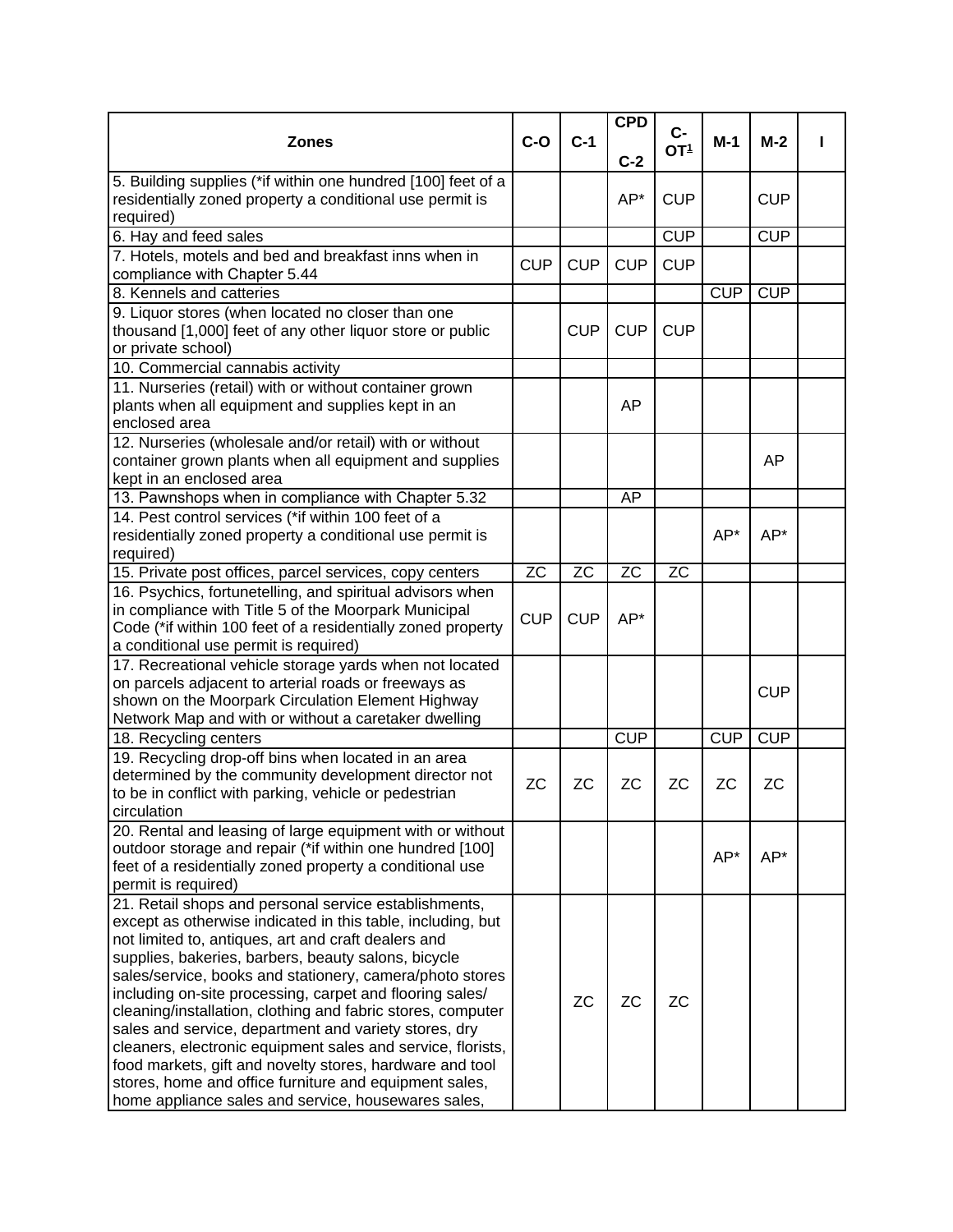| $c-$<br>$C-1$<br>$C-O$<br><b>Zones</b><br>$M-1$<br>$M-2$<br>OT <sup>1</sup><br>$C-2$<br>jewelry stores, key and locksmiths, music stores<br>(including recorded music and musical instrument sales,<br>service, and lessons), newsstands, paint stores, party<br>supply sales and rental, pet grooming, pet sales and<br>supplies, pharmacies, photography studios, pool and spa<br>sales and supplies, shoe stores, sporting goods and<br>equestrian supplies, small equipment rental (no outdoor<br>storage), toy and hobby stores, video/DVD/CD sales and<br>rental, wireless sales/service, and uses which the<br>community development director determines to be similar<br>when in compliance with Section 17.20.030<br>22. Retail sales combined with limited distribution and/or<br>warehousing not exceeding 40% of gross floor area of<br>AP*<br>the building in which it is located (*if within 100 feet of a<br>residentially zoned property a conditional use permit is<br>required)<br>23. Retail sales in the M-1 and M-2 zone limited to a<br>maximum of 20% of the gross floor area of the building in<br>which it is located. In an industrial complex the 20% shall<br><b>AP</b><br>AP<br>be computed on the basis of the cumulative total floor<br>area of the industrial planned development (IPD)<br>24. Retail sales (temporary) in the M-1 and M-2 zones.<br>Issuance of a temporary use permit shall take the place<br><b>TUP</b><br><b>TUP</b><br>of a zoning clearance<br>25. Thrift stores, secondhand shops, consignment stores<br>AP<br>AP<br>when in compliance with Chapter 5.32<br>26. Tobacco sales<br>a. Retail smoking products stores, as defined in<br><b>CUP</b><br>Chapter 8.32<br>b. Sale of tobacco products and electronic cigarette<br>(vaping) products from retail establishments other than<br><b>AP</b><br>AP<br>AP<br>AP<br>retail smoking products stores<br>c. Smoking and vaping lounges where tobacco and<br>vaping products are sold for on-site consumption (e.g.,<br>cigar lounges, hookah lounges, vaping lounges) other<br>than retail smoking products stores<br>27. Industrial Hemp<br>a. Industrial hemp product retail sales, stand-alone retail<br><b>ZC</b><br>ZC<br><b>ZC</b><br><b>ZC</b><br>store (*consistent with the requirements of<br>Chapter 17.28.080)<br>b. Industrial hemp product retail sales, accessory (sales<br>display area limited to a maximum of 5% of the retail<br><b>NZC</b><br><b>NZC</b><br><b>NZC</b><br><b>NZC</b><br>floor area of the establishment in which it is located)<br><b>B. Eating and Drinking Places</b><br>1. Bars with or without entertainment including, but not<br><b>CUP</b><br><b>CUP</b><br><b>CUP</b><br><b>CUP</b><br>limited to, cocktail lounges, cabarets |  | <b>CPD</b> |  |  |
|---------------------------------------------------------------------------------------------------------------------------------------------------------------------------------------------------------------------------------------------------------------------------------------------------------------------------------------------------------------------------------------------------------------------------------------------------------------------------------------------------------------------------------------------------------------------------------------------------------------------------------------------------------------------------------------------------------------------------------------------------------------------------------------------------------------------------------------------------------------------------------------------------------------------------------------------------------------------------------------------------------------------------------------------------------------------------------------------------------------------------------------------------------------------------------------------------------------------------------------------------------------------------------------------------------------------------------------------------------------------------------------------------------------------------------------------------------------------------------------------------------------------------------------------------------------------------------------------------------------------------------------------------------------------------------------------------------------------------------------------------------------------------------------------------------------------------------------------------------------------------------------------------------------------------------------------------------------------------------------------------------------------------------------------------------------------------------------------------------------------------------------------------------------------------------------------------------------------------------------------------------------------------------------------------------------------------------------------------------------------------------------------------------------------------------------------------------------------------------------------------------------------------------------------------------------------------------------------------------------------------------------------------------------------------------------------------------------------------------------------------------------------------------|--|------------|--|--|
|                                                                                                                                                                                                                                                                                                                                                                                                                                                                                                                                                                                                                                                                                                                                                                                                                                                                                                                                                                                                                                                                                                                                                                                                                                                                                                                                                                                                                                                                                                                                                                                                                                                                                                                                                                                                                                                                                                                                                                                                                                                                                                                                                                                                                                                                                                                                                                                                                                                                                                                                                                                                                                                                                                                                                                                 |  |            |  |  |
|                                                                                                                                                                                                                                                                                                                                                                                                                                                                                                                                                                                                                                                                                                                                                                                                                                                                                                                                                                                                                                                                                                                                                                                                                                                                                                                                                                                                                                                                                                                                                                                                                                                                                                                                                                                                                                                                                                                                                                                                                                                                                                                                                                                                                                                                                                                                                                                                                                                                                                                                                                                                                                                                                                                                                                                 |  |            |  |  |
|                                                                                                                                                                                                                                                                                                                                                                                                                                                                                                                                                                                                                                                                                                                                                                                                                                                                                                                                                                                                                                                                                                                                                                                                                                                                                                                                                                                                                                                                                                                                                                                                                                                                                                                                                                                                                                                                                                                                                                                                                                                                                                                                                                                                                                                                                                                                                                                                                                                                                                                                                                                                                                                                                                                                                                                 |  |            |  |  |
|                                                                                                                                                                                                                                                                                                                                                                                                                                                                                                                                                                                                                                                                                                                                                                                                                                                                                                                                                                                                                                                                                                                                                                                                                                                                                                                                                                                                                                                                                                                                                                                                                                                                                                                                                                                                                                                                                                                                                                                                                                                                                                                                                                                                                                                                                                                                                                                                                                                                                                                                                                                                                                                                                                                                                                                 |  |            |  |  |
|                                                                                                                                                                                                                                                                                                                                                                                                                                                                                                                                                                                                                                                                                                                                                                                                                                                                                                                                                                                                                                                                                                                                                                                                                                                                                                                                                                                                                                                                                                                                                                                                                                                                                                                                                                                                                                                                                                                                                                                                                                                                                                                                                                                                                                                                                                                                                                                                                                                                                                                                                                                                                                                                                                                                                                                 |  |            |  |  |
|                                                                                                                                                                                                                                                                                                                                                                                                                                                                                                                                                                                                                                                                                                                                                                                                                                                                                                                                                                                                                                                                                                                                                                                                                                                                                                                                                                                                                                                                                                                                                                                                                                                                                                                                                                                                                                                                                                                                                                                                                                                                                                                                                                                                                                                                                                                                                                                                                                                                                                                                                                                                                                                                                                                                                                                 |  |            |  |  |
|                                                                                                                                                                                                                                                                                                                                                                                                                                                                                                                                                                                                                                                                                                                                                                                                                                                                                                                                                                                                                                                                                                                                                                                                                                                                                                                                                                                                                                                                                                                                                                                                                                                                                                                                                                                                                                                                                                                                                                                                                                                                                                                                                                                                                                                                                                                                                                                                                                                                                                                                                                                                                                                                                                                                                                                 |  |            |  |  |
|                                                                                                                                                                                                                                                                                                                                                                                                                                                                                                                                                                                                                                                                                                                                                                                                                                                                                                                                                                                                                                                                                                                                                                                                                                                                                                                                                                                                                                                                                                                                                                                                                                                                                                                                                                                                                                                                                                                                                                                                                                                                                                                                                                                                                                                                                                                                                                                                                                                                                                                                                                                                                                                                                                                                                                                 |  |            |  |  |
|                                                                                                                                                                                                                                                                                                                                                                                                                                                                                                                                                                                                                                                                                                                                                                                                                                                                                                                                                                                                                                                                                                                                                                                                                                                                                                                                                                                                                                                                                                                                                                                                                                                                                                                                                                                                                                                                                                                                                                                                                                                                                                                                                                                                                                                                                                                                                                                                                                                                                                                                                                                                                                                                                                                                                                                 |  |            |  |  |
|                                                                                                                                                                                                                                                                                                                                                                                                                                                                                                                                                                                                                                                                                                                                                                                                                                                                                                                                                                                                                                                                                                                                                                                                                                                                                                                                                                                                                                                                                                                                                                                                                                                                                                                                                                                                                                                                                                                                                                                                                                                                                                                                                                                                                                                                                                                                                                                                                                                                                                                                                                                                                                                                                                                                                                                 |  |            |  |  |
|                                                                                                                                                                                                                                                                                                                                                                                                                                                                                                                                                                                                                                                                                                                                                                                                                                                                                                                                                                                                                                                                                                                                                                                                                                                                                                                                                                                                                                                                                                                                                                                                                                                                                                                                                                                                                                                                                                                                                                                                                                                                                                                                                                                                                                                                                                                                                                                                                                                                                                                                                                                                                                                                                                                                                                                 |  |            |  |  |
|                                                                                                                                                                                                                                                                                                                                                                                                                                                                                                                                                                                                                                                                                                                                                                                                                                                                                                                                                                                                                                                                                                                                                                                                                                                                                                                                                                                                                                                                                                                                                                                                                                                                                                                                                                                                                                                                                                                                                                                                                                                                                                                                                                                                                                                                                                                                                                                                                                                                                                                                                                                                                                                                                                                                                                                 |  |            |  |  |
|                                                                                                                                                                                                                                                                                                                                                                                                                                                                                                                                                                                                                                                                                                                                                                                                                                                                                                                                                                                                                                                                                                                                                                                                                                                                                                                                                                                                                                                                                                                                                                                                                                                                                                                                                                                                                                                                                                                                                                                                                                                                                                                                                                                                                                                                                                                                                                                                                                                                                                                                                                                                                                                                                                                                                                                 |  |            |  |  |
|                                                                                                                                                                                                                                                                                                                                                                                                                                                                                                                                                                                                                                                                                                                                                                                                                                                                                                                                                                                                                                                                                                                                                                                                                                                                                                                                                                                                                                                                                                                                                                                                                                                                                                                                                                                                                                                                                                                                                                                                                                                                                                                                                                                                                                                                                                                                                                                                                                                                                                                                                                                                                                                                                                                                                                                 |  |            |  |  |
|                                                                                                                                                                                                                                                                                                                                                                                                                                                                                                                                                                                                                                                                                                                                                                                                                                                                                                                                                                                                                                                                                                                                                                                                                                                                                                                                                                                                                                                                                                                                                                                                                                                                                                                                                                                                                                                                                                                                                                                                                                                                                                                                                                                                                                                                                                                                                                                                                                                                                                                                                                                                                                                                                                                                                                                 |  |            |  |  |
|                                                                                                                                                                                                                                                                                                                                                                                                                                                                                                                                                                                                                                                                                                                                                                                                                                                                                                                                                                                                                                                                                                                                                                                                                                                                                                                                                                                                                                                                                                                                                                                                                                                                                                                                                                                                                                                                                                                                                                                                                                                                                                                                                                                                                                                                                                                                                                                                                                                                                                                                                                                                                                                                                                                                                                                 |  |            |  |  |
|                                                                                                                                                                                                                                                                                                                                                                                                                                                                                                                                                                                                                                                                                                                                                                                                                                                                                                                                                                                                                                                                                                                                                                                                                                                                                                                                                                                                                                                                                                                                                                                                                                                                                                                                                                                                                                                                                                                                                                                                                                                                                                                                                                                                                                                                                                                                                                                                                                                                                                                                                                                                                                                                                                                                                                                 |  |            |  |  |
|                                                                                                                                                                                                                                                                                                                                                                                                                                                                                                                                                                                                                                                                                                                                                                                                                                                                                                                                                                                                                                                                                                                                                                                                                                                                                                                                                                                                                                                                                                                                                                                                                                                                                                                                                                                                                                                                                                                                                                                                                                                                                                                                                                                                                                                                                                                                                                                                                                                                                                                                                                                                                                                                                                                                                                                 |  |            |  |  |
|                                                                                                                                                                                                                                                                                                                                                                                                                                                                                                                                                                                                                                                                                                                                                                                                                                                                                                                                                                                                                                                                                                                                                                                                                                                                                                                                                                                                                                                                                                                                                                                                                                                                                                                                                                                                                                                                                                                                                                                                                                                                                                                                                                                                                                                                                                                                                                                                                                                                                                                                                                                                                                                                                                                                                                                 |  |            |  |  |
|                                                                                                                                                                                                                                                                                                                                                                                                                                                                                                                                                                                                                                                                                                                                                                                                                                                                                                                                                                                                                                                                                                                                                                                                                                                                                                                                                                                                                                                                                                                                                                                                                                                                                                                                                                                                                                                                                                                                                                                                                                                                                                                                                                                                                                                                                                                                                                                                                                                                                                                                                                                                                                                                                                                                                                                 |  |            |  |  |
|                                                                                                                                                                                                                                                                                                                                                                                                                                                                                                                                                                                                                                                                                                                                                                                                                                                                                                                                                                                                                                                                                                                                                                                                                                                                                                                                                                                                                                                                                                                                                                                                                                                                                                                                                                                                                                                                                                                                                                                                                                                                                                                                                                                                                                                                                                                                                                                                                                                                                                                                                                                                                                                                                                                                                                                 |  |            |  |  |
|                                                                                                                                                                                                                                                                                                                                                                                                                                                                                                                                                                                                                                                                                                                                                                                                                                                                                                                                                                                                                                                                                                                                                                                                                                                                                                                                                                                                                                                                                                                                                                                                                                                                                                                                                                                                                                                                                                                                                                                                                                                                                                                                                                                                                                                                                                                                                                                                                                                                                                                                                                                                                                                                                                                                                                                 |  |            |  |  |
|                                                                                                                                                                                                                                                                                                                                                                                                                                                                                                                                                                                                                                                                                                                                                                                                                                                                                                                                                                                                                                                                                                                                                                                                                                                                                                                                                                                                                                                                                                                                                                                                                                                                                                                                                                                                                                                                                                                                                                                                                                                                                                                                                                                                                                                                                                                                                                                                                                                                                                                                                                                                                                                                                                                                                                                 |  |            |  |  |
|                                                                                                                                                                                                                                                                                                                                                                                                                                                                                                                                                                                                                                                                                                                                                                                                                                                                                                                                                                                                                                                                                                                                                                                                                                                                                                                                                                                                                                                                                                                                                                                                                                                                                                                                                                                                                                                                                                                                                                                                                                                                                                                                                                                                                                                                                                                                                                                                                                                                                                                                                                                                                                                                                                                                                                                 |  |            |  |  |
|                                                                                                                                                                                                                                                                                                                                                                                                                                                                                                                                                                                                                                                                                                                                                                                                                                                                                                                                                                                                                                                                                                                                                                                                                                                                                                                                                                                                                                                                                                                                                                                                                                                                                                                                                                                                                                                                                                                                                                                                                                                                                                                                                                                                                                                                                                                                                                                                                                                                                                                                                                                                                                                                                                                                                                                 |  |            |  |  |
|                                                                                                                                                                                                                                                                                                                                                                                                                                                                                                                                                                                                                                                                                                                                                                                                                                                                                                                                                                                                                                                                                                                                                                                                                                                                                                                                                                                                                                                                                                                                                                                                                                                                                                                                                                                                                                                                                                                                                                                                                                                                                                                                                                                                                                                                                                                                                                                                                                                                                                                                                                                                                                                                                                                                                                                 |  |            |  |  |
|                                                                                                                                                                                                                                                                                                                                                                                                                                                                                                                                                                                                                                                                                                                                                                                                                                                                                                                                                                                                                                                                                                                                                                                                                                                                                                                                                                                                                                                                                                                                                                                                                                                                                                                                                                                                                                                                                                                                                                                                                                                                                                                                                                                                                                                                                                                                                                                                                                                                                                                                                                                                                                                                                                                                                                                 |  |            |  |  |
|                                                                                                                                                                                                                                                                                                                                                                                                                                                                                                                                                                                                                                                                                                                                                                                                                                                                                                                                                                                                                                                                                                                                                                                                                                                                                                                                                                                                                                                                                                                                                                                                                                                                                                                                                                                                                                                                                                                                                                                                                                                                                                                                                                                                                                                                                                                                                                                                                                                                                                                                                                                                                                                                                                                                                                                 |  |            |  |  |
|                                                                                                                                                                                                                                                                                                                                                                                                                                                                                                                                                                                                                                                                                                                                                                                                                                                                                                                                                                                                                                                                                                                                                                                                                                                                                                                                                                                                                                                                                                                                                                                                                                                                                                                                                                                                                                                                                                                                                                                                                                                                                                                                                                                                                                                                                                                                                                                                                                                                                                                                                                                                                                                                                                                                                                                 |  |            |  |  |
|                                                                                                                                                                                                                                                                                                                                                                                                                                                                                                                                                                                                                                                                                                                                                                                                                                                                                                                                                                                                                                                                                                                                                                                                                                                                                                                                                                                                                                                                                                                                                                                                                                                                                                                                                                                                                                                                                                                                                                                                                                                                                                                                                                                                                                                                                                                                                                                                                                                                                                                                                                                                                                                                                                                                                                                 |  |            |  |  |
|                                                                                                                                                                                                                                                                                                                                                                                                                                                                                                                                                                                                                                                                                                                                                                                                                                                                                                                                                                                                                                                                                                                                                                                                                                                                                                                                                                                                                                                                                                                                                                                                                                                                                                                                                                                                                                                                                                                                                                                                                                                                                                                                                                                                                                                                                                                                                                                                                                                                                                                                                                                                                                                                                                                                                                                 |  |            |  |  |
|                                                                                                                                                                                                                                                                                                                                                                                                                                                                                                                                                                                                                                                                                                                                                                                                                                                                                                                                                                                                                                                                                                                                                                                                                                                                                                                                                                                                                                                                                                                                                                                                                                                                                                                                                                                                                                                                                                                                                                                                                                                                                                                                                                                                                                                                                                                                                                                                                                                                                                                                                                                                                                                                                                                                                                                 |  |            |  |  |
|                                                                                                                                                                                                                                                                                                                                                                                                                                                                                                                                                                                                                                                                                                                                                                                                                                                                                                                                                                                                                                                                                                                                                                                                                                                                                                                                                                                                                                                                                                                                                                                                                                                                                                                                                                                                                                                                                                                                                                                                                                                                                                                                                                                                                                                                                                                                                                                                                                                                                                                                                                                                                                                                                                                                                                                 |  |            |  |  |
|                                                                                                                                                                                                                                                                                                                                                                                                                                                                                                                                                                                                                                                                                                                                                                                                                                                                                                                                                                                                                                                                                                                                                                                                                                                                                                                                                                                                                                                                                                                                                                                                                                                                                                                                                                                                                                                                                                                                                                                                                                                                                                                                                                                                                                                                                                                                                                                                                                                                                                                                                                                                                                                                                                                                                                                 |  |            |  |  |
|                                                                                                                                                                                                                                                                                                                                                                                                                                                                                                                                                                                                                                                                                                                                                                                                                                                                                                                                                                                                                                                                                                                                                                                                                                                                                                                                                                                                                                                                                                                                                                                                                                                                                                                                                                                                                                                                                                                                                                                                                                                                                                                                                                                                                                                                                                                                                                                                                                                                                                                                                                                                                                                                                                                                                                                 |  |            |  |  |
|                                                                                                                                                                                                                                                                                                                                                                                                                                                                                                                                                                                                                                                                                                                                                                                                                                                                                                                                                                                                                                                                                                                                                                                                                                                                                                                                                                                                                                                                                                                                                                                                                                                                                                                                                                                                                                                                                                                                                                                                                                                                                                                                                                                                                                                                                                                                                                                                                                                                                                                                                                                                                                                                                                                                                                                 |  |            |  |  |
|                                                                                                                                                                                                                                                                                                                                                                                                                                                                                                                                                                                                                                                                                                                                                                                                                                                                                                                                                                                                                                                                                                                                                                                                                                                                                                                                                                                                                                                                                                                                                                                                                                                                                                                                                                                                                                                                                                                                                                                                                                                                                                                                                                                                                                                                                                                                                                                                                                                                                                                                                                                                                                                                                                                                                                                 |  |            |  |  |
|                                                                                                                                                                                                                                                                                                                                                                                                                                                                                                                                                                                                                                                                                                                                                                                                                                                                                                                                                                                                                                                                                                                                                                                                                                                                                                                                                                                                                                                                                                                                                                                                                                                                                                                                                                                                                                                                                                                                                                                                                                                                                                                                                                                                                                                                                                                                                                                                                                                                                                                                                                                                                                                                                                                                                                                 |  |            |  |  |
|                                                                                                                                                                                                                                                                                                                                                                                                                                                                                                                                                                                                                                                                                                                                                                                                                                                                                                                                                                                                                                                                                                                                                                                                                                                                                                                                                                                                                                                                                                                                                                                                                                                                                                                                                                                                                                                                                                                                                                                                                                                                                                                                                                                                                                                                                                                                                                                                                                                                                                                                                                                                                                                                                                                                                                                 |  |            |  |  |
|                                                                                                                                                                                                                                                                                                                                                                                                                                                                                                                                                                                                                                                                                                                                                                                                                                                                                                                                                                                                                                                                                                                                                                                                                                                                                                                                                                                                                                                                                                                                                                                                                                                                                                                                                                                                                                                                                                                                                                                                                                                                                                                                                                                                                                                                                                                                                                                                                                                                                                                                                                                                                                                                                                                                                                                 |  |            |  |  |
|                                                                                                                                                                                                                                                                                                                                                                                                                                                                                                                                                                                                                                                                                                                                                                                                                                                                                                                                                                                                                                                                                                                                                                                                                                                                                                                                                                                                                                                                                                                                                                                                                                                                                                                                                                                                                                                                                                                                                                                                                                                                                                                                                                                                                                                                                                                                                                                                                                                                                                                                                                                                                                                                                                                                                                                 |  |            |  |  |
|                                                                                                                                                                                                                                                                                                                                                                                                                                                                                                                                                                                                                                                                                                                                                                                                                                                                                                                                                                                                                                                                                                                                                                                                                                                                                                                                                                                                                                                                                                                                                                                                                                                                                                                                                                                                                                                                                                                                                                                                                                                                                                                                                                                                                                                                                                                                                                                                                                                                                                                                                                                                                                                                                                                                                                                 |  |            |  |  |
|                                                                                                                                                                                                                                                                                                                                                                                                                                                                                                                                                                                                                                                                                                                                                                                                                                                                                                                                                                                                                                                                                                                                                                                                                                                                                                                                                                                                                                                                                                                                                                                                                                                                                                                                                                                                                                                                                                                                                                                                                                                                                                                                                                                                                                                                                                                                                                                                                                                                                                                                                                                                                                                                                                                                                                                 |  |            |  |  |
|                                                                                                                                                                                                                                                                                                                                                                                                                                                                                                                                                                                                                                                                                                                                                                                                                                                                                                                                                                                                                                                                                                                                                                                                                                                                                                                                                                                                                                                                                                                                                                                                                                                                                                                                                                                                                                                                                                                                                                                                                                                                                                                                                                                                                                                                                                                                                                                                                                                                                                                                                                                                                                                                                                                                                                                 |  |            |  |  |
|                                                                                                                                                                                                                                                                                                                                                                                                                                                                                                                                                                                                                                                                                                                                                                                                                                                                                                                                                                                                                                                                                                                                                                                                                                                                                                                                                                                                                                                                                                                                                                                                                                                                                                                                                                                                                                                                                                                                                                                                                                                                                                                                                                                                                                                                                                                                                                                                                                                                                                                                                                                                                                                                                                                                                                                 |  |            |  |  |
|                                                                                                                                                                                                                                                                                                                                                                                                                                                                                                                                                                                                                                                                                                                                                                                                                                                                                                                                                                                                                                                                                                                                                                                                                                                                                                                                                                                                                                                                                                                                                                                                                                                                                                                                                                                                                                                                                                                                                                                                                                                                                                                                                                                                                                                                                                                                                                                                                                                                                                                                                                                                                                                                                                                                                                                 |  |            |  |  |
|                                                                                                                                                                                                                                                                                                                                                                                                                                                                                                                                                                                                                                                                                                                                                                                                                                                                                                                                                                                                                                                                                                                                                                                                                                                                                                                                                                                                                                                                                                                                                                                                                                                                                                                                                                                                                                                                                                                                                                                                                                                                                                                                                                                                                                                                                                                                                                                                                                                                                                                                                                                                                                                                                                                                                                                 |  |            |  |  |
|                                                                                                                                                                                                                                                                                                                                                                                                                                                                                                                                                                                                                                                                                                                                                                                                                                                                                                                                                                                                                                                                                                                                                                                                                                                                                                                                                                                                                                                                                                                                                                                                                                                                                                                                                                                                                                                                                                                                                                                                                                                                                                                                                                                                                                                                                                                                                                                                                                                                                                                                                                                                                                                                                                                                                                                 |  |            |  |  |
| 2. Breweries, micro breweries, wineries/tasting rooms                                                                                                                                                                                                                                                                                                                                                                                                                                                                                                                                                                                                                                                                                                                                                                                                                                                                                                                                                                                                                                                                                                                                                                                                                                                                                                                                                                                                                                                                                                                                                                                                                                                                                                                                                                                                                                                                                                                                                                                                                                                                                                                                                                                                                                                                                                                                                                                                                                                                                                                                                                                                                                                                                                                           |  |            |  |  |
| with or without restaurant and with or without outdoor<br><b>CUP</b><br><b>CUP</b><br><b>CUP</b><br><b>CUP</b>                                                                                                                                                                                                                                                                                                                                                                                                                                                                                                                                                                                                                                                                                                                                                                                                                                                                                                                                                                                                                                                                                                                                                                                                                                                                                                                                                                                                                                                                                                                                                                                                                                                                                                                                                                                                                                                                                                                                                                                                                                                                                                                                                                                                                                                                                                                                                                                                                                                                                                                                                                                                                                                                  |  |            |  |  |
| seating and with or without entertainment                                                                                                                                                                                                                                                                                                                                                                                                                                                                                                                                                                                                                                                                                                                                                                                                                                                                                                                                                                                                                                                                                                                                                                                                                                                                                                                                                                                                                                                                                                                                                                                                                                                                                                                                                                                                                                                                                                                                                                                                                                                                                                                                                                                                                                                                                                                                                                                                                                                                                                                                                                                                                                                                                                                                       |  |            |  |  |
|                                                                                                                                                                                                                                                                                                                                                                                                                                                                                                                                                                                                                                                                                                                                                                                                                                                                                                                                                                                                                                                                                                                                                                                                                                                                                                                                                                                                                                                                                                                                                                                                                                                                                                                                                                                                                                                                                                                                                                                                                                                                                                                                                                                                                                                                                                                                                                                                                                                                                                                                                                                                                                                                                                                                                                                 |  |            |  |  |
| 3. Restaurants and similar establishments engaged<br>primarily in the retail sale of prepared food for on-site or                                                                                                                                                                                                                                                                                                                                                                                                                                                                                                                                                                                                                                                                                                                                                                                                                                                                                                                                                                                                                                                                                                                                                                                                                                                                                                                                                                                                                                                                                                                                                                                                                                                                                                                                                                                                                                                                                                                                                                                                                                                                                                                                                                                                                                                                                                                                                                                                                                                                                                                                                                                                                                                               |  |            |  |  |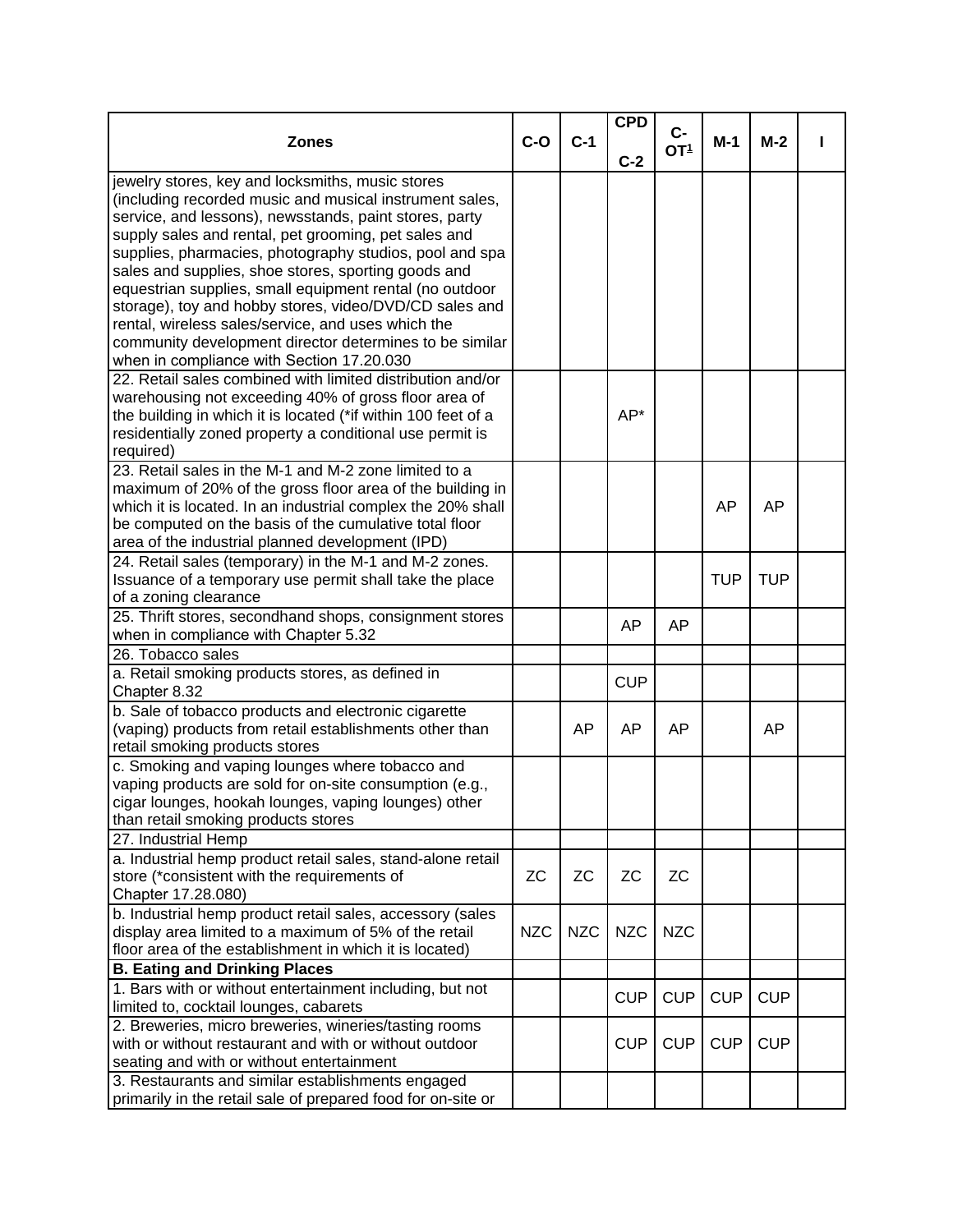|                                                              |            |                  | <b>CPD</b> |                         |            |            |  |
|--------------------------------------------------------------|------------|------------------|------------|-------------------------|------------|------------|--|
| <b>Zones</b>                                                 | $C-O$      | $C-1$            |            | $C-$<br>OT <sup>1</sup> | $M-1$      | $M-2$      |  |
|                                                              |            |                  | $C-2$      |                         |            |            |  |
| off-site consumption in accordance with the restrictions     |            |                  |            |                         |            |            |  |
| below:                                                       |            |                  |            |                         |            |            |  |
| a. With or without entertainment and with or without on-     |            |                  |            |                         |            |            |  |
| site consumption of beer and wine and other alcoholic        |            |                  |            |                         |            |            |  |
| beverages and with or without outdoor seating (*if within    |            | <b>CUP</b>       | AP*        | AP*                     | AP*        | AP*        |  |
| 100 feet of a residentially zoned property a conditional     |            |                  |            |                         |            |            |  |
| use permit is required)                                      |            |                  |            |                         |            |            |  |
| b. With drive-in or drive-through facilities (sale of        |            |                  |            |                         |            |            |  |
| alcoholic beverages from the drive-in or drive-through       |            |                  | <b>CUP</b> |                         |            |            |  |
| facilities is prohibited) with or without outdoor seating    |            |                  |            |                         |            |            |  |
| (Only permitted in the CPD Zone)                             |            |                  |            |                         |            |            |  |
| <b>C. Office and Professional Uses</b>                       |            |                  |            |                         |            |            |  |
| 1. Financial services                                        |            |                  |            |                         |            |            |  |
| a. Banks and other financial institutions, except those set  | <b>ZC</b>  | <b>ZC</b>        | <b>ZC</b>  | <b>ZC</b>               | <b>ZC</b>  |            |  |
| forth below                                                  |            |                  |            |                         |            |            |  |
| b. Check cashing, payday loan, and vehicle title loan        |            |                  | AP         |                         |            |            |  |
| establishments (Only permitted in CPD Zone)                  |            |                  |            |                         |            |            |  |
| c. Automated/automatic teller machines (ATMs)                | <b>ZC</b>  | $\overline{z}$ C | <b>ZC</b>  | <b>ZC</b>               | AP         |            |  |
| 2. Laboratories: research and scientific                     | <b>AP</b>  |                  |            |                         | AP         | AP         |  |
| a. Industrial hemp research and testing laboratory           | <b>CUP</b> |                  |            |                         | <b>CUP</b> |            |  |
| 3. Professional and administrative offices, including, but   |            |                  |            |                         |            |            |  |
| not limited to: accounting, advertising agencies,            |            |                  |            |                         |            |            |  |
| chiropractic, collection services; dental, direct mail       |            |                  |            |                         |            |            |  |
| marketing companies, employment agencies,                    |            |                  |            |                         |            |            |  |
| engineering services, insurance, investment; medical,        | <b>ZC</b>  | <b>ZC</b>        | <b>ZC</b>  | <b>ZC</b>               | <b>ZC</b>  | <b>ZC</b>  |  |
| optical and related health services; planning services,      |            |                  |            |                         |            |            |  |
| real estate services; secretarial services, travel agencies, |            |                  |            |                         |            |            |  |
| and uses which the community development director            |            |                  |            |                         |            |            |  |
| determines to be similar when in compliance with             |            |                  |            |                         |            |            |  |
| Section 17.20.030                                            |            |                  |            |                         |            |            |  |
| 4. Veterinary offices and animal hospitals                   |            |                  |            |                         |            |            |  |
| a. Without boarding (keeping of animals indoors and on-      |            |                  |            |                         |            |            |  |
| site for medical purposes shall not be considered            | AP         | AP               | AP         | AP                      | AP         | AP         |  |
| boarding)                                                    |            |                  |            |                         |            |            |  |
| b. With boarding indoors or outdoors                         |            |                  | CUP        |                         |            | CUP CUP    |  |
| 5. Massage establishments when in compliance with            |            |                  |            |                         |            |            |  |
| Chapter 5.48 of the Moorpark Municipal Code                  |            |                  |            |                         |            |            |  |
| a. Massage establishments with 4 or more massage             |            |                  |            |                         |            |            |  |
| stations, or where 20% or more of the floor area is          |            |                  | <b>CUP</b> |                         |            |            |  |
| dedicated to massage services (Only permitted in the         |            |                  |            |                         |            |            |  |
| CPD Zone)                                                    |            |                  |            |                         |            |            |  |
| b. Massage establishments at day spas, salons, or            |            |                  |            |                         |            |            |  |
| similar uses with 3 or fewer massage stations, provided      | <b>ZC</b>  | <b>ZC</b>        | <b>ZC</b>  | <b>ZC</b>               |            |            |  |
| that less than 20% of the floor area is dedicated to         |            |                  |            |                         |            |            |  |
| massage services                                             |            |                  |            |                         |            |            |  |
| D. Manufacturing, Assembly, Distribution, and                |            |                  |            |                         |            |            |  |
| <b>Warehousing Uses</b>                                      |            |                  |            |                         |            |            |  |
| 1. Cement, concrete and plaster, and product fabrication     |            |                  |            |                         |            | CUP        |  |
| 2. Distribution and transportation facilities                |            |                  |            |                         | <b>CUP</b> | <b>CUP</b> |  |
| 3. Heavy machinery repair, including trucks, tractors and    |            |                  |            |                         |            | <b>CUP</b> |  |
| buses                                                        |            |                  |            |                         |            |            |  |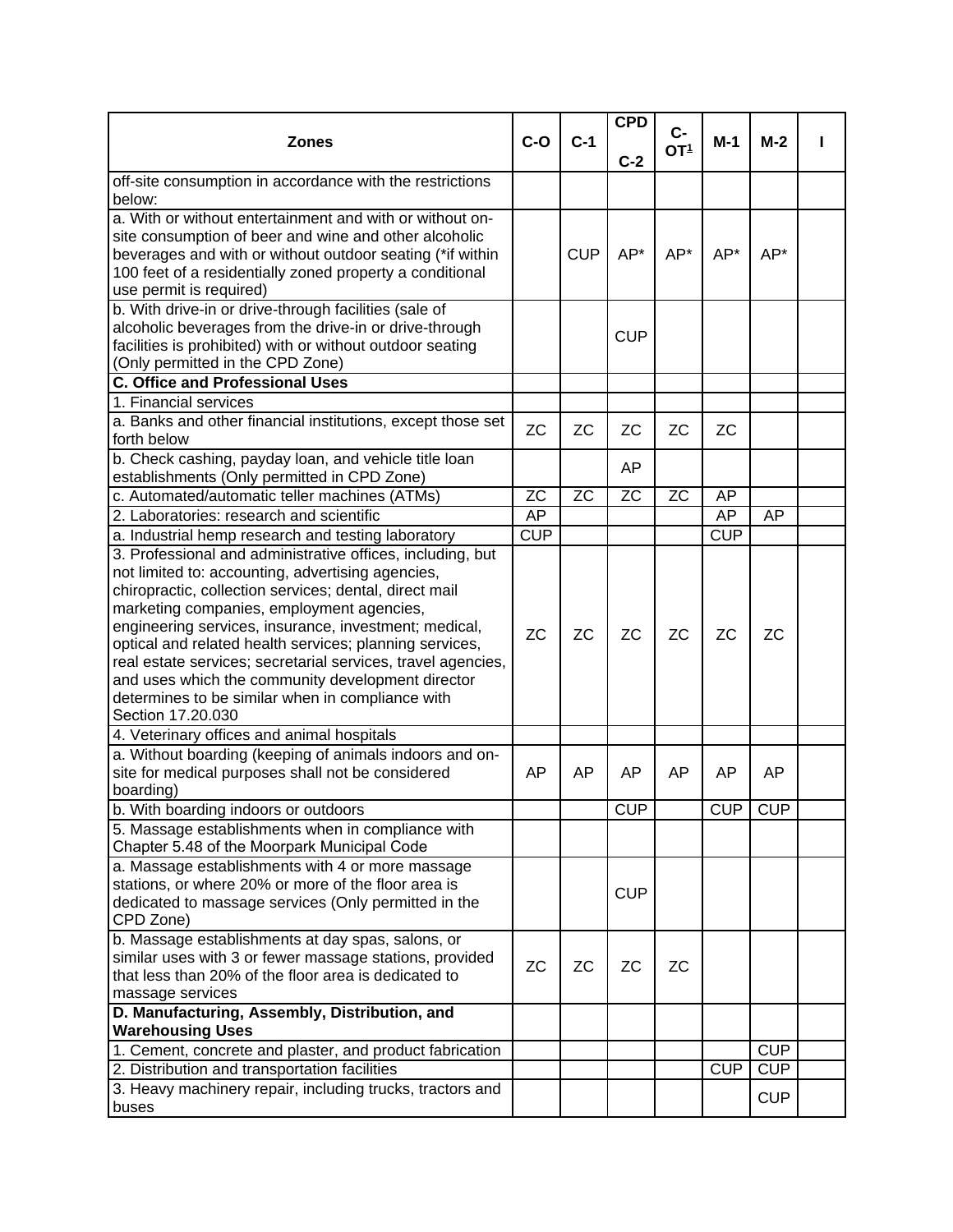| $c-$<br>$C-1$<br>$C-O$<br><b>Zones</b><br>$M-1$<br>$M-2$<br>OT <sup>1</sup><br>$C-2$<br>$\overline{ZC^*}$<br>$\overline{ZC^*}$<br>4. Manufacturing and assembly, including, but not limited<br>to, appliances, cabinets, cleaners, clothing, computers,<br>cosmetics, detergents, electronics, furniture, leather<br>products, machinery, medical and scientific instruments,<br>paper, perfumes, pharmaceuticals, photographic and<br>optical goods, plastic products, signs and advertising<br>displays, soap, textiles and other uses which the<br>community development director determines to be similar<br>when in compliance with Section 17.20.030 (*if within<br>100 feet of a residentially zoned property an<br>administrative permit is required)<br><b>CUP</b><br>$AP*$<br>5. Outdoor storage when in conjunction with a city<br>AP*<br>approved use and when all storage is screened by an 8-<br>foot high masonry wall architecturally matched to the<br>structure (*if within 100 feet of a residentially zoned<br>property a conditional use permit is required)<br><b>CUP</b><br><b>CUP</b><br>6. Self-storage or mini-storage when not located on<br>parcels adjacent to arterial roads or freeways as shown<br>on the Moorpark Circulation Element Highway Network<br>Map and with or without a caretaker dwelling<br>7. Warehousing<br>AP<br>AP<br>8. Welding<br>AP<br><b>AP</b><br>9. Industrial hemp warehousing, and manufacturing and<br>processing (*except that the process of combining<br>prepared industrial hemp ingredients with other products<br>shall be allowed as an accessory use within a permitted<br>processing or assembly use, with a Zoning Clearance)<br>E. Public and Semi-Public Uses<br>1. Amusement and recreational facilities as defined in<br>Chapter 17.08<br>CUP<br>CUP<br>CUP<br>a. Arcades (video and computer) and cyber cafés<br>b. Health clubs, gymnasiums, fitness centers, and fitness<br>studios for uses such as martial arts, yoga, dance, and<br>other similar uses or combination of uses<br>i. up to 3,000 square feet<br><b>AP</b><br>AP<br>AP<br>AP<br>ii. over 3,000 square feet (*if within 100 feet of a<br>$AP^*$<br>AP*<br>AP*<br>AP*<br>residentially zoned property a conditional use permit is<br>required)<br>CUP<br>CUP<br>CUP<br>CUP<br>CUP<br>c. Auditoriums, community centers, dancehalls, and<br>indoor motion picture theaters<br><b>CUP</b><br><b>CUP</b><br>d. Billiard and pool establishments, and bowling alleys,<br>with or without alcohol<br><b>CUP</b><br>CUP<br>CUP<br>2. Care facilities, including adult day care facilities,<br>Alzheimer's day care facilities, congregate living health<br>facilities, child day care centers, community treatment<br>facilities, foster family and adoption agencies, hospices,<br>long-term health care facilities, residential care facilities<br>for the elderly, residential care facilities for persons with<br>chronic life-threatening illness, skilled nursing and<br>intermediate care facilities, social rehabilitation facilities, |                                         |  | <b>CPD</b> |  |  |
|-------------------------------------------------------------------------------------------------------------------------------------------------------------------------------------------------------------------------------------------------------------------------------------------------------------------------------------------------------------------------------------------------------------------------------------------------------------------------------------------------------------------------------------------------------------------------------------------------------------------------------------------------------------------------------------------------------------------------------------------------------------------------------------------------------------------------------------------------------------------------------------------------------------------------------------------------------------------------------------------------------------------------------------------------------------------------------------------------------------------------------------------------------------------------------------------------------------------------------------------------------------------------------------------------------------------------------------------------------------------------------------------------------------------------------------------------------------------------------------------------------------------------------------------------------------------------------------------------------------------------------------------------------------------------------------------------------------------------------------------------------------------------------------------------------------------------------------------------------------------------------------------------------------------------------------------------------------------------------------------------------------------------------------------------------------------------------------------------------------------------------------------------------------------------------------------------------------------------------------------------------------------------------------------------------------------------------------------------------------------------------------------------------------------------------------------------------------------------------------------------------------------------------------------------------------------------------------------------------------------------------------------------------------------------------------------------------------------------------------------------------------------------------------------------------------------------------------------------------------------------------------------------------------------------------------------------------------------------------------------------------------------------------------------------------------------------------------|-----------------------------------------|--|------------|--|--|
|                                                                                                                                                                                                                                                                                                                                                                                                                                                                                                                                                                                                                                                                                                                                                                                                                                                                                                                                                                                                                                                                                                                                                                                                                                                                                                                                                                                                                                                                                                                                                                                                                                                                                                                                                                                                                                                                                                                                                                                                                                                                                                                                                                                                                                                                                                                                                                                                                                                                                                                                                                                                                                                                                                                                                                                                                                                                                                                                                                                                                                                                                     |                                         |  |            |  |  |
|                                                                                                                                                                                                                                                                                                                                                                                                                                                                                                                                                                                                                                                                                                                                                                                                                                                                                                                                                                                                                                                                                                                                                                                                                                                                                                                                                                                                                                                                                                                                                                                                                                                                                                                                                                                                                                                                                                                                                                                                                                                                                                                                                                                                                                                                                                                                                                                                                                                                                                                                                                                                                                                                                                                                                                                                                                                                                                                                                                                                                                                                                     |                                         |  |            |  |  |
|                                                                                                                                                                                                                                                                                                                                                                                                                                                                                                                                                                                                                                                                                                                                                                                                                                                                                                                                                                                                                                                                                                                                                                                                                                                                                                                                                                                                                                                                                                                                                                                                                                                                                                                                                                                                                                                                                                                                                                                                                                                                                                                                                                                                                                                                                                                                                                                                                                                                                                                                                                                                                                                                                                                                                                                                                                                                                                                                                                                                                                                                                     |                                         |  |            |  |  |
|                                                                                                                                                                                                                                                                                                                                                                                                                                                                                                                                                                                                                                                                                                                                                                                                                                                                                                                                                                                                                                                                                                                                                                                                                                                                                                                                                                                                                                                                                                                                                                                                                                                                                                                                                                                                                                                                                                                                                                                                                                                                                                                                                                                                                                                                                                                                                                                                                                                                                                                                                                                                                                                                                                                                                                                                                                                                                                                                                                                                                                                                                     |                                         |  |            |  |  |
|                                                                                                                                                                                                                                                                                                                                                                                                                                                                                                                                                                                                                                                                                                                                                                                                                                                                                                                                                                                                                                                                                                                                                                                                                                                                                                                                                                                                                                                                                                                                                                                                                                                                                                                                                                                                                                                                                                                                                                                                                                                                                                                                                                                                                                                                                                                                                                                                                                                                                                                                                                                                                                                                                                                                                                                                                                                                                                                                                                                                                                                                                     |                                         |  |            |  |  |
|                                                                                                                                                                                                                                                                                                                                                                                                                                                                                                                                                                                                                                                                                                                                                                                                                                                                                                                                                                                                                                                                                                                                                                                                                                                                                                                                                                                                                                                                                                                                                                                                                                                                                                                                                                                                                                                                                                                                                                                                                                                                                                                                                                                                                                                                                                                                                                                                                                                                                                                                                                                                                                                                                                                                                                                                                                                                                                                                                                                                                                                                                     |                                         |  |            |  |  |
|                                                                                                                                                                                                                                                                                                                                                                                                                                                                                                                                                                                                                                                                                                                                                                                                                                                                                                                                                                                                                                                                                                                                                                                                                                                                                                                                                                                                                                                                                                                                                                                                                                                                                                                                                                                                                                                                                                                                                                                                                                                                                                                                                                                                                                                                                                                                                                                                                                                                                                                                                                                                                                                                                                                                                                                                                                                                                                                                                                                                                                                                                     |                                         |  |            |  |  |
|                                                                                                                                                                                                                                                                                                                                                                                                                                                                                                                                                                                                                                                                                                                                                                                                                                                                                                                                                                                                                                                                                                                                                                                                                                                                                                                                                                                                                                                                                                                                                                                                                                                                                                                                                                                                                                                                                                                                                                                                                                                                                                                                                                                                                                                                                                                                                                                                                                                                                                                                                                                                                                                                                                                                                                                                                                                                                                                                                                                                                                                                                     |                                         |  |            |  |  |
|                                                                                                                                                                                                                                                                                                                                                                                                                                                                                                                                                                                                                                                                                                                                                                                                                                                                                                                                                                                                                                                                                                                                                                                                                                                                                                                                                                                                                                                                                                                                                                                                                                                                                                                                                                                                                                                                                                                                                                                                                                                                                                                                                                                                                                                                                                                                                                                                                                                                                                                                                                                                                                                                                                                                                                                                                                                                                                                                                                                                                                                                                     |                                         |  |            |  |  |
|                                                                                                                                                                                                                                                                                                                                                                                                                                                                                                                                                                                                                                                                                                                                                                                                                                                                                                                                                                                                                                                                                                                                                                                                                                                                                                                                                                                                                                                                                                                                                                                                                                                                                                                                                                                                                                                                                                                                                                                                                                                                                                                                                                                                                                                                                                                                                                                                                                                                                                                                                                                                                                                                                                                                                                                                                                                                                                                                                                                                                                                                                     |                                         |  |            |  |  |
|                                                                                                                                                                                                                                                                                                                                                                                                                                                                                                                                                                                                                                                                                                                                                                                                                                                                                                                                                                                                                                                                                                                                                                                                                                                                                                                                                                                                                                                                                                                                                                                                                                                                                                                                                                                                                                                                                                                                                                                                                                                                                                                                                                                                                                                                                                                                                                                                                                                                                                                                                                                                                                                                                                                                                                                                                                                                                                                                                                                                                                                                                     |                                         |  |            |  |  |
|                                                                                                                                                                                                                                                                                                                                                                                                                                                                                                                                                                                                                                                                                                                                                                                                                                                                                                                                                                                                                                                                                                                                                                                                                                                                                                                                                                                                                                                                                                                                                                                                                                                                                                                                                                                                                                                                                                                                                                                                                                                                                                                                                                                                                                                                                                                                                                                                                                                                                                                                                                                                                                                                                                                                                                                                                                                                                                                                                                                                                                                                                     |                                         |  |            |  |  |
|                                                                                                                                                                                                                                                                                                                                                                                                                                                                                                                                                                                                                                                                                                                                                                                                                                                                                                                                                                                                                                                                                                                                                                                                                                                                                                                                                                                                                                                                                                                                                                                                                                                                                                                                                                                                                                                                                                                                                                                                                                                                                                                                                                                                                                                                                                                                                                                                                                                                                                                                                                                                                                                                                                                                                                                                                                                                                                                                                                                                                                                                                     |                                         |  |            |  |  |
|                                                                                                                                                                                                                                                                                                                                                                                                                                                                                                                                                                                                                                                                                                                                                                                                                                                                                                                                                                                                                                                                                                                                                                                                                                                                                                                                                                                                                                                                                                                                                                                                                                                                                                                                                                                                                                                                                                                                                                                                                                                                                                                                                                                                                                                                                                                                                                                                                                                                                                                                                                                                                                                                                                                                                                                                                                                                                                                                                                                                                                                                                     |                                         |  |            |  |  |
|                                                                                                                                                                                                                                                                                                                                                                                                                                                                                                                                                                                                                                                                                                                                                                                                                                                                                                                                                                                                                                                                                                                                                                                                                                                                                                                                                                                                                                                                                                                                                                                                                                                                                                                                                                                                                                                                                                                                                                                                                                                                                                                                                                                                                                                                                                                                                                                                                                                                                                                                                                                                                                                                                                                                                                                                                                                                                                                                                                                                                                                                                     |                                         |  |            |  |  |
|                                                                                                                                                                                                                                                                                                                                                                                                                                                                                                                                                                                                                                                                                                                                                                                                                                                                                                                                                                                                                                                                                                                                                                                                                                                                                                                                                                                                                                                                                                                                                                                                                                                                                                                                                                                                                                                                                                                                                                                                                                                                                                                                                                                                                                                                                                                                                                                                                                                                                                                                                                                                                                                                                                                                                                                                                                                                                                                                                                                                                                                                                     |                                         |  |            |  |  |
|                                                                                                                                                                                                                                                                                                                                                                                                                                                                                                                                                                                                                                                                                                                                                                                                                                                                                                                                                                                                                                                                                                                                                                                                                                                                                                                                                                                                                                                                                                                                                                                                                                                                                                                                                                                                                                                                                                                                                                                                                                                                                                                                                                                                                                                                                                                                                                                                                                                                                                                                                                                                                                                                                                                                                                                                                                                                                                                                                                                                                                                                                     |                                         |  |            |  |  |
|                                                                                                                                                                                                                                                                                                                                                                                                                                                                                                                                                                                                                                                                                                                                                                                                                                                                                                                                                                                                                                                                                                                                                                                                                                                                                                                                                                                                                                                                                                                                                                                                                                                                                                                                                                                                                                                                                                                                                                                                                                                                                                                                                                                                                                                                                                                                                                                                                                                                                                                                                                                                                                                                                                                                                                                                                                                                                                                                                                                                                                                                                     |                                         |  |            |  |  |
|                                                                                                                                                                                                                                                                                                                                                                                                                                                                                                                                                                                                                                                                                                                                                                                                                                                                                                                                                                                                                                                                                                                                                                                                                                                                                                                                                                                                                                                                                                                                                                                                                                                                                                                                                                                                                                                                                                                                                                                                                                                                                                                                                                                                                                                                                                                                                                                                                                                                                                                                                                                                                                                                                                                                                                                                                                                                                                                                                                                                                                                                                     |                                         |  |            |  |  |
|                                                                                                                                                                                                                                                                                                                                                                                                                                                                                                                                                                                                                                                                                                                                                                                                                                                                                                                                                                                                                                                                                                                                                                                                                                                                                                                                                                                                                                                                                                                                                                                                                                                                                                                                                                                                                                                                                                                                                                                                                                                                                                                                                                                                                                                                                                                                                                                                                                                                                                                                                                                                                                                                                                                                                                                                                                                                                                                                                                                                                                                                                     |                                         |  |            |  |  |
|                                                                                                                                                                                                                                                                                                                                                                                                                                                                                                                                                                                                                                                                                                                                                                                                                                                                                                                                                                                                                                                                                                                                                                                                                                                                                                                                                                                                                                                                                                                                                                                                                                                                                                                                                                                                                                                                                                                                                                                                                                                                                                                                                                                                                                                                                                                                                                                                                                                                                                                                                                                                                                                                                                                                                                                                                                                                                                                                                                                                                                                                                     |                                         |  |            |  |  |
|                                                                                                                                                                                                                                                                                                                                                                                                                                                                                                                                                                                                                                                                                                                                                                                                                                                                                                                                                                                                                                                                                                                                                                                                                                                                                                                                                                                                                                                                                                                                                                                                                                                                                                                                                                                                                                                                                                                                                                                                                                                                                                                                                                                                                                                                                                                                                                                                                                                                                                                                                                                                                                                                                                                                                                                                                                                                                                                                                                                                                                                                                     |                                         |  |            |  |  |
|                                                                                                                                                                                                                                                                                                                                                                                                                                                                                                                                                                                                                                                                                                                                                                                                                                                                                                                                                                                                                                                                                                                                                                                                                                                                                                                                                                                                                                                                                                                                                                                                                                                                                                                                                                                                                                                                                                                                                                                                                                                                                                                                                                                                                                                                                                                                                                                                                                                                                                                                                                                                                                                                                                                                                                                                                                                                                                                                                                                                                                                                                     |                                         |  |            |  |  |
|                                                                                                                                                                                                                                                                                                                                                                                                                                                                                                                                                                                                                                                                                                                                                                                                                                                                                                                                                                                                                                                                                                                                                                                                                                                                                                                                                                                                                                                                                                                                                                                                                                                                                                                                                                                                                                                                                                                                                                                                                                                                                                                                                                                                                                                                                                                                                                                                                                                                                                                                                                                                                                                                                                                                                                                                                                                                                                                                                                                                                                                                                     |                                         |  |            |  |  |
|                                                                                                                                                                                                                                                                                                                                                                                                                                                                                                                                                                                                                                                                                                                                                                                                                                                                                                                                                                                                                                                                                                                                                                                                                                                                                                                                                                                                                                                                                                                                                                                                                                                                                                                                                                                                                                                                                                                                                                                                                                                                                                                                                                                                                                                                                                                                                                                                                                                                                                                                                                                                                                                                                                                                                                                                                                                                                                                                                                                                                                                                                     |                                         |  |            |  |  |
|                                                                                                                                                                                                                                                                                                                                                                                                                                                                                                                                                                                                                                                                                                                                                                                                                                                                                                                                                                                                                                                                                                                                                                                                                                                                                                                                                                                                                                                                                                                                                                                                                                                                                                                                                                                                                                                                                                                                                                                                                                                                                                                                                                                                                                                                                                                                                                                                                                                                                                                                                                                                                                                                                                                                                                                                                                                                                                                                                                                                                                                                                     |                                         |  |            |  |  |
|                                                                                                                                                                                                                                                                                                                                                                                                                                                                                                                                                                                                                                                                                                                                                                                                                                                                                                                                                                                                                                                                                                                                                                                                                                                                                                                                                                                                                                                                                                                                                                                                                                                                                                                                                                                                                                                                                                                                                                                                                                                                                                                                                                                                                                                                                                                                                                                                                                                                                                                                                                                                                                                                                                                                                                                                                                                                                                                                                                                                                                                                                     |                                         |  |            |  |  |
|                                                                                                                                                                                                                                                                                                                                                                                                                                                                                                                                                                                                                                                                                                                                                                                                                                                                                                                                                                                                                                                                                                                                                                                                                                                                                                                                                                                                                                                                                                                                                                                                                                                                                                                                                                                                                                                                                                                                                                                                                                                                                                                                                                                                                                                                                                                                                                                                                                                                                                                                                                                                                                                                                                                                                                                                                                                                                                                                                                                                                                                                                     |                                         |  |            |  |  |
|                                                                                                                                                                                                                                                                                                                                                                                                                                                                                                                                                                                                                                                                                                                                                                                                                                                                                                                                                                                                                                                                                                                                                                                                                                                                                                                                                                                                                                                                                                                                                                                                                                                                                                                                                                                                                                                                                                                                                                                                                                                                                                                                                                                                                                                                                                                                                                                                                                                                                                                                                                                                                                                                                                                                                                                                                                                                                                                                                                                                                                                                                     |                                         |  |            |  |  |
|                                                                                                                                                                                                                                                                                                                                                                                                                                                                                                                                                                                                                                                                                                                                                                                                                                                                                                                                                                                                                                                                                                                                                                                                                                                                                                                                                                                                                                                                                                                                                                                                                                                                                                                                                                                                                                                                                                                                                                                                                                                                                                                                                                                                                                                                                                                                                                                                                                                                                                                                                                                                                                                                                                                                                                                                                                                                                                                                                                                                                                                                                     |                                         |  |            |  |  |
|                                                                                                                                                                                                                                                                                                                                                                                                                                                                                                                                                                                                                                                                                                                                                                                                                                                                                                                                                                                                                                                                                                                                                                                                                                                                                                                                                                                                                                                                                                                                                                                                                                                                                                                                                                                                                                                                                                                                                                                                                                                                                                                                                                                                                                                                                                                                                                                                                                                                                                                                                                                                                                                                                                                                                                                                                                                                                                                                                                                                                                                                                     |                                         |  |            |  |  |
|                                                                                                                                                                                                                                                                                                                                                                                                                                                                                                                                                                                                                                                                                                                                                                                                                                                                                                                                                                                                                                                                                                                                                                                                                                                                                                                                                                                                                                                                                                                                                                                                                                                                                                                                                                                                                                                                                                                                                                                                                                                                                                                                                                                                                                                                                                                                                                                                                                                                                                                                                                                                                                                                                                                                                                                                                                                                                                                                                                                                                                                                                     |                                         |  |            |  |  |
|                                                                                                                                                                                                                                                                                                                                                                                                                                                                                                                                                                                                                                                                                                                                                                                                                                                                                                                                                                                                                                                                                                                                                                                                                                                                                                                                                                                                                                                                                                                                                                                                                                                                                                                                                                                                                                                                                                                                                                                                                                                                                                                                                                                                                                                                                                                                                                                                                                                                                                                                                                                                                                                                                                                                                                                                                                                                                                                                                                                                                                                                                     |                                         |  |            |  |  |
|                                                                                                                                                                                                                                                                                                                                                                                                                                                                                                                                                                                                                                                                                                                                                                                                                                                                                                                                                                                                                                                                                                                                                                                                                                                                                                                                                                                                                                                                                                                                                                                                                                                                                                                                                                                                                                                                                                                                                                                                                                                                                                                                                                                                                                                                                                                                                                                                                                                                                                                                                                                                                                                                                                                                                                                                                                                                                                                                                                                                                                                                                     |                                         |  |            |  |  |
|                                                                                                                                                                                                                                                                                                                                                                                                                                                                                                                                                                                                                                                                                                                                                                                                                                                                                                                                                                                                                                                                                                                                                                                                                                                                                                                                                                                                                                                                                                                                                                                                                                                                                                                                                                                                                                                                                                                                                                                                                                                                                                                                                                                                                                                                                                                                                                                                                                                                                                                                                                                                                                                                                                                                                                                                                                                                                                                                                                                                                                                                                     |                                         |  |            |  |  |
|                                                                                                                                                                                                                                                                                                                                                                                                                                                                                                                                                                                                                                                                                                                                                                                                                                                                                                                                                                                                                                                                                                                                                                                                                                                                                                                                                                                                                                                                                                                                                                                                                                                                                                                                                                                                                                                                                                                                                                                                                                                                                                                                                                                                                                                                                                                                                                                                                                                                                                                                                                                                                                                                                                                                                                                                                                                                                                                                                                                                                                                                                     |                                         |  |            |  |  |
|                                                                                                                                                                                                                                                                                                                                                                                                                                                                                                                                                                                                                                                                                                                                                                                                                                                                                                                                                                                                                                                                                                                                                                                                                                                                                                                                                                                                                                                                                                                                                                                                                                                                                                                                                                                                                                                                                                                                                                                                                                                                                                                                                                                                                                                                                                                                                                                                                                                                                                                                                                                                                                                                                                                                                                                                                                                                                                                                                                                                                                                                                     |                                         |  |            |  |  |
|                                                                                                                                                                                                                                                                                                                                                                                                                                                                                                                                                                                                                                                                                                                                                                                                                                                                                                                                                                                                                                                                                                                                                                                                                                                                                                                                                                                                                                                                                                                                                                                                                                                                                                                                                                                                                                                                                                                                                                                                                                                                                                                                                                                                                                                                                                                                                                                                                                                                                                                                                                                                                                                                                                                                                                                                                                                                                                                                                                                                                                                                                     |                                         |  |            |  |  |
|                                                                                                                                                                                                                                                                                                                                                                                                                                                                                                                                                                                                                                                                                                                                                                                                                                                                                                                                                                                                                                                                                                                                                                                                                                                                                                                                                                                                                                                                                                                                                                                                                                                                                                                                                                                                                                                                                                                                                                                                                                                                                                                                                                                                                                                                                                                                                                                                                                                                                                                                                                                                                                                                                                                                                                                                                                                                                                                                                                                                                                                                                     |                                         |  |            |  |  |
|                                                                                                                                                                                                                                                                                                                                                                                                                                                                                                                                                                                                                                                                                                                                                                                                                                                                                                                                                                                                                                                                                                                                                                                                                                                                                                                                                                                                                                                                                                                                                                                                                                                                                                                                                                                                                                                                                                                                                                                                                                                                                                                                                                                                                                                                                                                                                                                                                                                                                                                                                                                                                                                                                                                                                                                                                                                                                                                                                                                                                                                                                     |                                         |  |            |  |  |
|                                                                                                                                                                                                                                                                                                                                                                                                                                                                                                                                                                                                                                                                                                                                                                                                                                                                                                                                                                                                                                                                                                                                                                                                                                                                                                                                                                                                                                                                                                                                                                                                                                                                                                                                                                                                                                                                                                                                                                                                                                                                                                                                                                                                                                                                                                                                                                                                                                                                                                                                                                                                                                                                                                                                                                                                                                                                                                                                                                                                                                                                                     |                                         |  |            |  |  |
|                                                                                                                                                                                                                                                                                                                                                                                                                                                                                                                                                                                                                                                                                                                                                                                                                                                                                                                                                                                                                                                                                                                                                                                                                                                                                                                                                                                                                                                                                                                                                                                                                                                                                                                                                                                                                                                                                                                                                                                                                                                                                                                                                                                                                                                                                                                                                                                                                                                                                                                                                                                                                                                                                                                                                                                                                                                                                                                                                                                                                                                                                     |                                         |  |            |  |  |
|                                                                                                                                                                                                                                                                                                                                                                                                                                                                                                                                                                                                                                                                                                                                                                                                                                                                                                                                                                                                                                                                                                                                                                                                                                                                                                                                                                                                                                                                                                                                                                                                                                                                                                                                                                                                                                                                                                                                                                                                                                                                                                                                                                                                                                                                                                                                                                                                                                                                                                                                                                                                                                                                                                                                                                                                                                                                                                                                                                                                                                                                                     |                                         |  |            |  |  |
|                                                                                                                                                                                                                                                                                                                                                                                                                                                                                                                                                                                                                                                                                                                                                                                                                                                                                                                                                                                                                                                                                                                                                                                                                                                                                                                                                                                                                                                                                                                                                                                                                                                                                                                                                                                                                                                                                                                                                                                                                                                                                                                                                                                                                                                                                                                                                                                                                                                                                                                                                                                                                                                                                                                                                                                                                                                                                                                                                                                                                                                                                     |                                         |  |            |  |  |
|                                                                                                                                                                                                                                                                                                                                                                                                                                                                                                                                                                                                                                                                                                                                                                                                                                                                                                                                                                                                                                                                                                                                                                                                                                                                                                                                                                                                                                                                                                                                                                                                                                                                                                                                                                                                                                                                                                                                                                                                                                                                                                                                                                                                                                                                                                                                                                                                                                                                                                                                                                                                                                                                                                                                                                                                                                                                                                                                                                                                                                                                                     |                                         |  |            |  |  |
|                                                                                                                                                                                                                                                                                                                                                                                                                                                                                                                                                                                                                                                                                                                                                                                                                                                                                                                                                                                                                                                                                                                                                                                                                                                                                                                                                                                                                                                                                                                                                                                                                                                                                                                                                                                                                                                                                                                                                                                                                                                                                                                                                                                                                                                                                                                                                                                                                                                                                                                                                                                                                                                                                                                                                                                                                                                                                                                                                                                                                                                                                     |                                         |  |            |  |  |
|                                                                                                                                                                                                                                                                                                                                                                                                                                                                                                                                                                                                                                                                                                                                                                                                                                                                                                                                                                                                                                                                                                                                                                                                                                                                                                                                                                                                                                                                                                                                                                                                                                                                                                                                                                                                                                                                                                                                                                                                                                                                                                                                                                                                                                                                                                                                                                                                                                                                                                                                                                                                                                                                                                                                                                                                                                                                                                                                                                                                                                                                                     |                                         |  |            |  |  |
|                                                                                                                                                                                                                                                                                                                                                                                                                                                                                                                                                                                                                                                                                                                                                                                                                                                                                                                                                                                                                                                                                                                                                                                                                                                                                                                                                                                                                                                                                                                                                                                                                                                                                                                                                                                                                                                                                                                                                                                                                                                                                                                                                                                                                                                                                                                                                                                                                                                                                                                                                                                                                                                                                                                                                                                                                                                                                                                                                                                                                                                                                     |                                         |  |            |  |  |
|                                                                                                                                                                                                                                                                                                                                                                                                                                                                                                                                                                                                                                                                                                                                                                                                                                                                                                                                                                                                                                                                                                                                                                                                                                                                                                                                                                                                                                                                                                                                                                                                                                                                                                                                                                                                                                                                                                                                                                                                                                                                                                                                                                                                                                                                                                                                                                                                                                                                                                                                                                                                                                                                                                                                                                                                                                                                                                                                                                                                                                                                                     |                                         |  |            |  |  |
|                                                                                                                                                                                                                                                                                                                                                                                                                                                                                                                                                                                                                                                                                                                                                                                                                                                                                                                                                                                                                                                                                                                                                                                                                                                                                                                                                                                                                                                                                                                                                                                                                                                                                                                                                                                                                                                                                                                                                                                                                                                                                                                                                                                                                                                                                                                                                                                                                                                                                                                                                                                                                                                                                                                                                                                                                                                                                                                                                                                                                                                                                     |                                         |  |            |  |  |
|                                                                                                                                                                                                                                                                                                                                                                                                                                                                                                                                                                                                                                                                                                                                                                                                                                                                                                                                                                                                                                                                                                                                                                                                                                                                                                                                                                                                                                                                                                                                                                                                                                                                                                                                                                                                                                                                                                                                                                                                                                                                                                                                                                                                                                                                                                                                                                                                                                                                                                                                                                                                                                                                                                                                                                                                                                                                                                                                                                                                                                                                                     |                                         |  |            |  |  |
|                                                                                                                                                                                                                                                                                                                                                                                                                                                                                                                                                                                                                                                                                                                                                                                                                                                                                                                                                                                                                                                                                                                                                                                                                                                                                                                                                                                                                                                                                                                                                                                                                                                                                                                                                                                                                                                                                                                                                                                                                                                                                                                                                                                                                                                                                                                                                                                                                                                                                                                                                                                                                                                                                                                                                                                                                                                                                                                                                                                                                                                                                     |                                         |  |            |  |  |
|                                                                                                                                                                                                                                                                                                                                                                                                                                                                                                                                                                                                                                                                                                                                                                                                                                                                                                                                                                                                                                                                                                                                                                                                                                                                                                                                                                                                                                                                                                                                                                                                                                                                                                                                                                                                                                                                                                                                                                                                                                                                                                                                                                                                                                                                                                                                                                                                                                                                                                                                                                                                                                                                                                                                                                                                                                                                                                                                                                                                                                                                                     |                                         |  |            |  |  |
|                                                                                                                                                                                                                                                                                                                                                                                                                                                                                                                                                                                                                                                                                                                                                                                                                                                                                                                                                                                                                                                                                                                                                                                                                                                                                                                                                                                                                                                                                                                                                                                                                                                                                                                                                                                                                                                                                                                                                                                                                                                                                                                                                                                                                                                                                                                                                                                                                                                                                                                                                                                                                                                                                                                                                                                                                                                                                                                                                                                                                                                                                     |                                         |  |            |  |  |
|                                                                                                                                                                                                                                                                                                                                                                                                                                                                                                                                                                                                                                                                                                                                                                                                                                                                                                                                                                                                                                                                                                                                                                                                                                                                                                                                                                                                                                                                                                                                                                                                                                                                                                                                                                                                                                                                                                                                                                                                                                                                                                                                                                                                                                                                                                                                                                                                                                                                                                                                                                                                                                                                                                                                                                                                                                                                                                                                                                                                                                                                                     | and therapeutic day services facilities |  |            |  |  |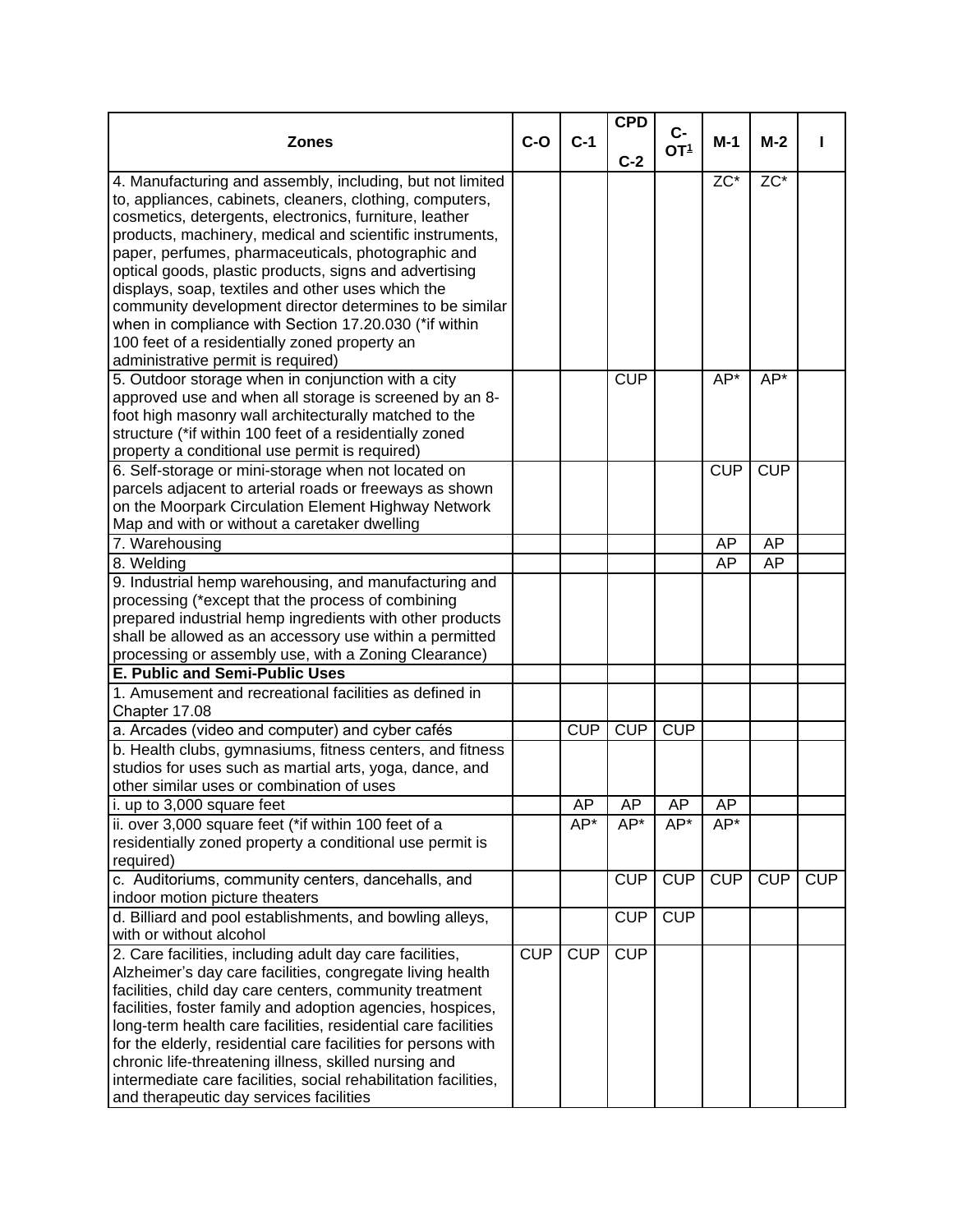|                                                                       |            |            | <b>CPD</b>        |                 |            |            |            |
|-----------------------------------------------------------------------|------------|------------|-------------------|-----------------|------------|------------|------------|
| <b>Zones</b>                                                          | $C-O$      | $C-1$      |                   | $C -$           | $M-1$      | $M-2$      |            |
|                                                                       |            |            | $C-2$             | OT <sup>1</sup> |            |            |            |
| 3. Emergency shelters in compliance with the                          |            |            | $\overline{ZC^*}$ |                 |            |            |            |
| requirements of Chapter 17.28 (*allowed in C-2 zone                   |            |            |                   |                 |            |            |            |
| only, not permitted in CPD zone; emergency shelters are               |            |            |                   |                 |            |            |            |
| also allowed in conjunction with permitted places of                  |            |            |                   |                 |            |            |            |
| religious assembly)                                                   |            |            |                   |                 |            |            |            |
| 4. Single room occupancy unit development in                          |            |            | ZC*               |                 |            |            |            |
| compliance with the requirements of                                   |            |            |                   |                 |            |            |            |
| Chapter 17.28 (*allowed in C-2 zone only, not permitted               |            |            |                   |                 |            |            |            |
| in CPD zone)                                                          |            |            |                   |                 |            |            |            |
| 5. Clubhouses, social clubs, service clubs with or without            |            |            |                   |                 | <b>CUP</b> |            | <b>CUP</b> |
| alcohol                                                               |            |            |                   |                 |            |            |            |
|                                                                       |            |            |                   |                 |            | <b>CUP</b> | <b>CUP</b> |
| 6. Energy production from renewable resources                         |            |            |                   |                 |            |            |            |
| 7. Governmental uses including, but not limited to, city              | <b>CUP</b> | CUP        | CUP               | <b>CUP</b>      | <b>CUP</b> | <b>CUP</b> | <b>CUP</b> |
| offices, community rooms, fire stations, human service                |            |            |                   |                 |            |            |            |
| centers, libraries, police stations, public utility facilities        |            |            |                   |                 |            |            |            |
| 8. Hospitals including urgent care (*if within one hundred            | CUP        |            | $AP*$             |                 | $AP*$      |            | $AP*$      |
| [100] feet of a residentially zoned property a conditional            |            |            |                   |                 |            |            |            |
| use permit is required)                                               |            |            |                   |                 |            |            |            |
| 9. Places of religious assembly, with or without schools              |            |            |                   |                 |            |            |            |
| and/or social services, including emergency shelters                  |            |            |                   |                 |            |            |            |
| i. up to 3,000 square feet                                            | <b>CUP</b> | <b>AP</b>  | AP                | AP              | AP         | <b>CUP</b> | <b>CUP</b> |
| ii. over 3,000 square feet (*if within 100 feet of a                  | CUP        | $AP*$      | $AP*$             | $AP*$           | $AP*$      | <b>CUP</b> | <b>CUP</b> |
| residentially zoned property a conditional use permit is              |            |            |                   |                 |            |            |            |
| required)                                                             |            |            |                   |                 |            |            |            |
|                                                                       |            |            |                   |                 |            |            |            |
| 10. Private education facilities including, but not limited           |            |            |                   |                 |            |            | <b>CUP</b> |
| to, colleges and universities, elementary, middle and                 |            |            |                   |                 |            |            |            |
| high schools                                                          |            |            | $AP*$             | $AP*$           |            |            |            |
| 11. Private training facilities including, but not limited to,        | CUP        | CUP        |                   |                 | $AP*$      |            |            |
| professional and vocational schools, art and craft                    |            |            |                   |                 |            |            |            |
| schools, music schools not part of a music store, and                 |            |            |                   |                 |            |            |            |
| driver training schools (*if within 100 feet of a                     |            |            |                   |                 |            |            |            |
| residentially zoned property a conditional use permit is<br>required) |            |            |                   |                 |            |            |            |
| 12. Recreational facilities (private), indoor or outdoor,             |            |            | $AP^*$            |                 | AP*        |            | <b>CUP</b> |
| with or without food services, including, but not limited to,         |            |            |                   |                 |            |            |            |
| batting cages, bicycle and skate facilities, golf courses             |            |            |                   |                 |            |            |            |
| (including miniature golf and driving ranges), and sports             |            |            |                   |                 |            |            |            |
| fields. Bicycles and skate parks shall be in compliance               |            |            |                   |                 |            |            |            |
| with Chapter 17.28 (*if within 100 feet of a residentially            |            |            |                   |                 |            |            |            |
| zoned property a conditional use permit is required)                  |            |            |                   |                 |            |            |            |
| 13. Utility structures (electrical boxes, transformers and            | AP         | AP         | AP                | AP              | AP         | AP         | AP         |
| valve apparatus that have no covered floor area and are               |            |            |                   |                 |            |            |            |
| attached to the ground by poles, columns or pedestals                 |            |            |                   |                 |            |            |            |
| shall not require a zone clearance)                                   |            |            |                   |                 |            |            |            |
| 14. Wireless communications facilities, in accordance                 |            |            |                   |                 |            |            |            |
| with the requirements of Chapter 17.42                                |            |            |                   |                 |            |            |            |
| a. Major wireless communications facilities                           | <b>CUP</b> | <b>CUP</b> | <b>CUP</b>        | <b>CUP</b>      | <b>CUP</b> | <b>CUP</b> | <b>CUP</b> |
| b. Minor wireless communications facilities                           | AP         | AP         | <b>AP</b>         | AP              | AP         | AP         | AP         |
|                                                                       |            |            |                   |                 |            |            |            |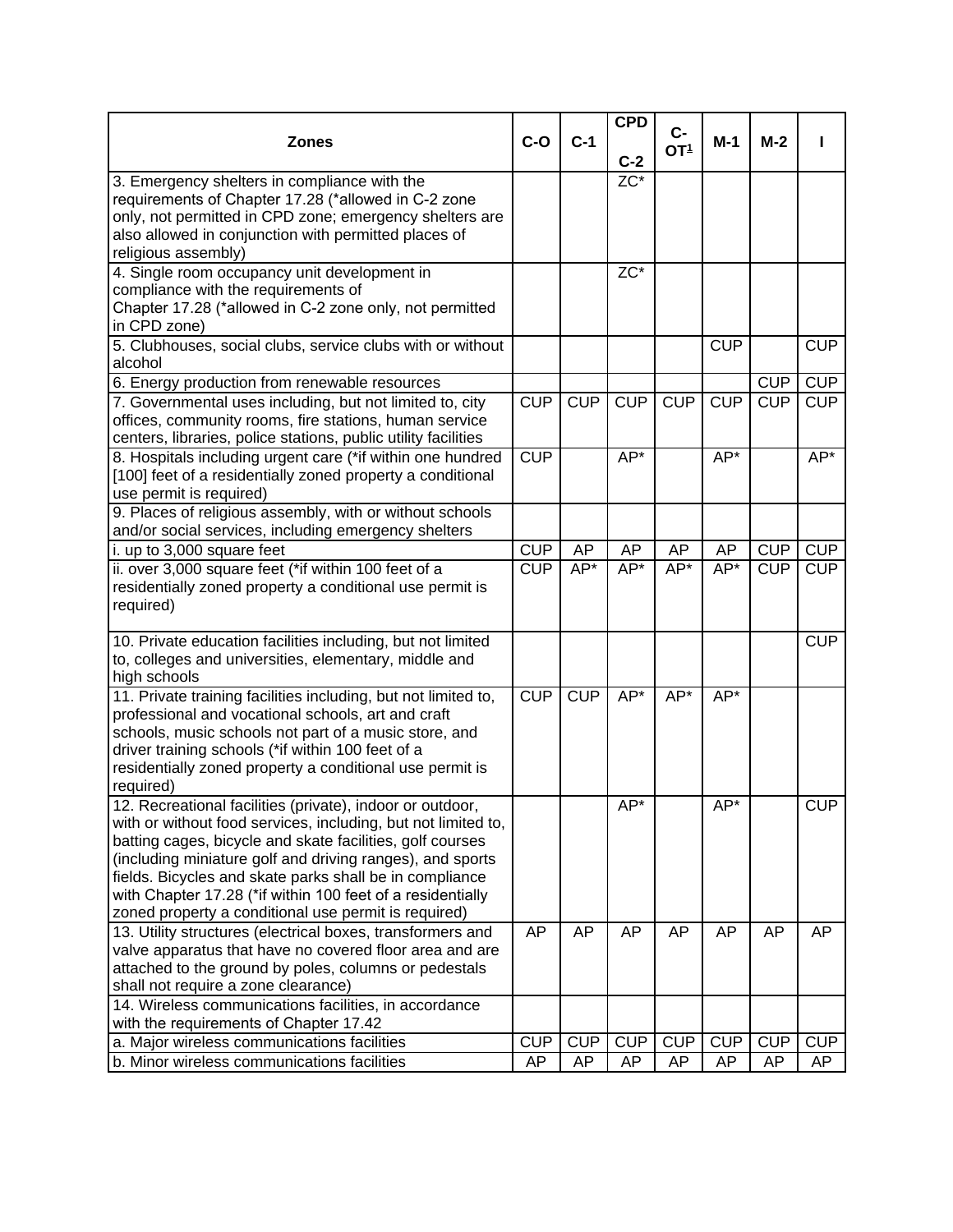| <b>Zones</b>                                                                                                                                                                                                                                                                                                                                       | $C-O$      | $C-1$      | <b>CPD</b><br>$C-2$ | C-<br>OT <sub>1</sub> | $M-1$      | $M-2$      |            |
|----------------------------------------------------------------------------------------------------------------------------------------------------------------------------------------------------------------------------------------------------------------------------------------------------------------------------------------------------|------------|------------|---------------------|-----------------------|------------|------------|------------|
| c. Collocation wireless communications facilities<br>(consistent with definition of "collocation facility" in<br>Section 17.42.020)                                                                                                                                                                                                                | ZC.        | <b>ZC</b>  | ZC.                 | <b>ZC</b>             | <b>ZC</b>  | <b>ZC</b>  | <b>ZC</b>  |
| F. Accessory and Miscellaneous Uses                                                                                                                                                                                                                                                                                                                |            |            |                     |                       |            |            |            |
| 1. Outdoor sales                                                                                                                                                                                                                                                                                                                                   | <b>CUP</b> | <b>CUP</b> | <b>CUP</b>          | <b>CUP</b>            | <b>CUP</b> | <b>CUP</b> |            |
| 2. Retail shops and services as listed in<br>Table 17.20.060(A)(21) when the uses are determined<br>by the community development director to be ancillary to<br>office use of the property                                                                                                                                                         | AP         |            |                     |                       |            |            |            |
| 3. Temporary motion picture, television, or still<br>photography production (and related activities and<br>structures) in accordance with Section 17.28.120                                                                                                                                                                                        | <b>TUP</b> | <b>TUP</b> | <b>TUP</b>          | <b>TUP</b>            | <b>TUP</b> | <b>TUP</b> | <b>TUP</b> |
| 4. Temporary uses including, but not limited to, carnivals,<br>Christmas tree sales, circuses, festivals, sidewalk sales,<br>special events, outdoor sales, when in compliance with<br>Chapter 17.44. Issuance of a temporary use permit shall<br>take the place of a zoning clearance. Temporary uses<br>lasting more than 180 days require an AP | <b>TUP</b> | <b>TUP</b> | <b>TUP</b>          | <b>TUP</b>            | <b>TUP</b> | <b>TUP</b> | <b>TUP</b> |
| 5. Drive-through facilities associated with permitted uses<br>in the zone other than eating and drinking places (Not<br>allowed in C-2 Zone)                                                                                                                                                                                                       |            |            | <b>CUP</b>          |                       | <b>CUP</b> |            |            |
| 6. Cultivation of industrial hemp                                                                                                                                                                                                                                                                                                                  |            |            |                     |                       |            |            |            |

 $1$ <sub>-</sub>If the proposed use is determined to be a Chain Store, see Section 17.28.090 (Chain Stores) for supplemental requirements.

#### **17.28.090 CHAIN STORES**

Section 17.28.090 of the Municipal Code shall be amended as shown below wherein underline indicates added text:

A. Purpose. The purpose of this section is to regulate the location and operation of Chain Stores in the Old Town Commercial (C-OT) Zone in order to maintain the small town, rural character and the economic vitality of the city's commercial center. The City has determined that the preservation of High Street's unique architecture, streetscape, and other design elements will promote the long-term viability of the historic commercial center. The City has also determined that preserving a balanced mix of local-, regional-, and national-based businesses as well as small and medium sized businesses will maintain and promote the long-term economic vitality of neighborhood and visitorserving businesses and the community as a whole. It is therefore the intention of the City that an over-concentration of Chain Stores not be allowed. All Chain Stores are prohibited in the Old Town Commercial (C-OT) Zone unless approved with a conditional use permit, subject to the findings contained in this Section. Any Chain Store approved with a conditional use permit shall create a unique visual appearance that reflects and complements the distinctive historical character of High Street, and that no such establishment shall project a visual appearance that is homogeneous with its establishments in other communities.